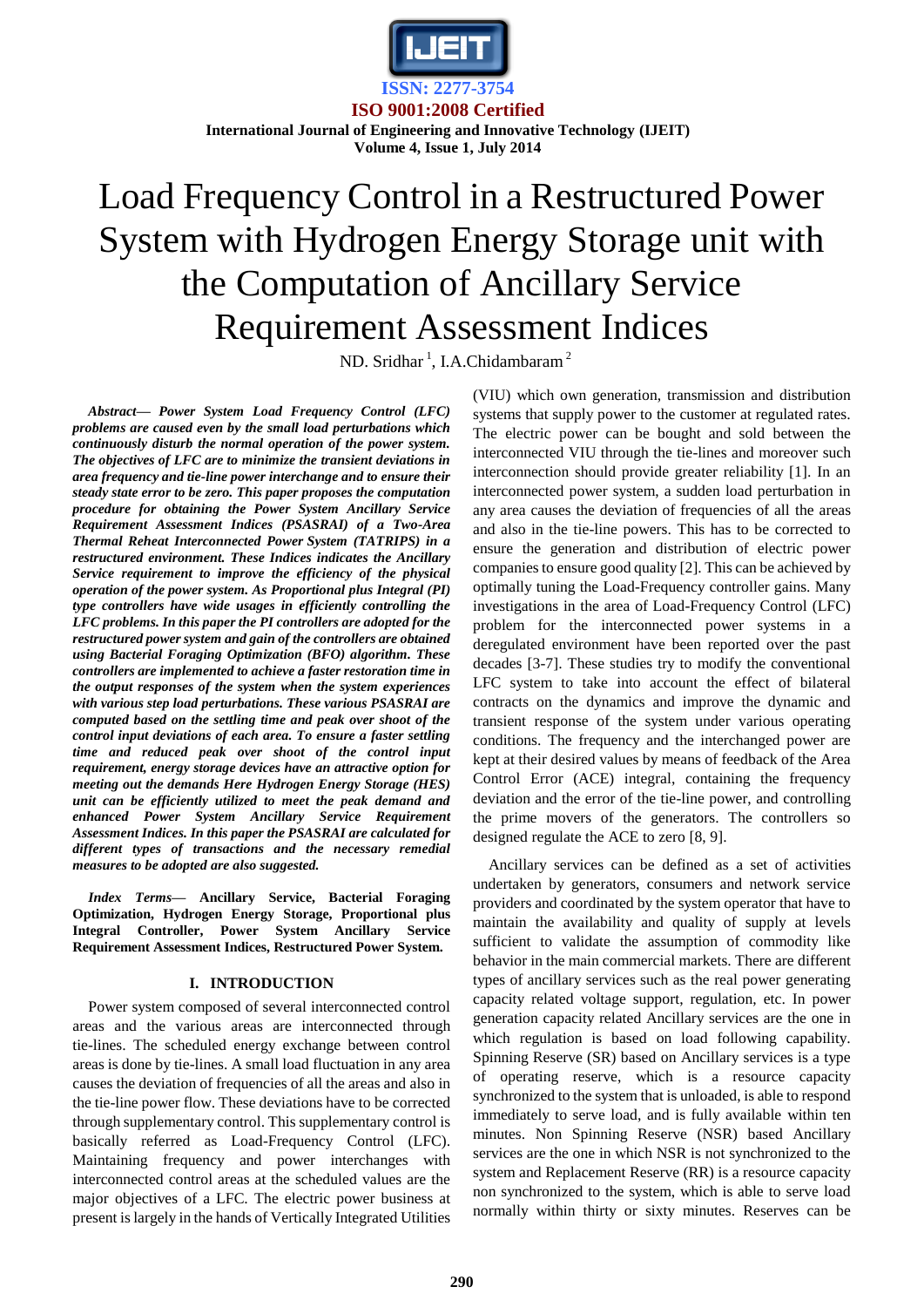

## **International Journal of Engineering and Innovative Technology (IJEIT)**

**Volume 4, Issue 1, July 2014**

provided by generating units or interruptible load in some cases. Ancillary services can be divided into the following three categories and are listed below [10]. (i)

Frequency Control Ancillary Services (FCAS): This is related to spot market implementation, short-term energy-balance and power system frequency. (ii) Network Control Ancillary Services (NCAS): This is related to aspects of quality of supply other than frequency (primarily voltage magnitude and system security). (iii) System Restoration Ancillary Services (SRAS): This is related to system restoration or re-starts following major blackouts. Investigation of the power system markets shows that frequency control is one of the most profitable ancillary services. Load Frequency Control requirement should be expanded to include the planning functions necessary to insure the resources needed for LFC implementation. Thus, the LFC system keeps track of the momentary active power imbalance, detects it, corrects it and communicates an adequate amount of the balance energy services basis, to the market operating system [11].

In this paper various methodologies were adopted in computing Power System Ancillary Service Requirement Assessment Indices (PSASRAI) for Two-Area Thermal Reheat Interconnected Power System (TATRIPS) in a restructured environment. With the various Power System Ancillary Service Requirement Assessment Indices (PSASRAI) like Feasible Assessment Indices (FAI) or Feasible Ancillary Service Requirement Assessment Indices (FASRAI) Comprehensive Assessment Indices (CAI) or Comprehensive Ancillary Service Requirement Assessment Indices (CASRAI) the remedial measures to be taken can be adjudged like integration of additional spinning reserve, incorporation of effective intelligent controllers, load shedding etc. With the conventional frequency control, a governor may no longer be able to compensate for sudden load changes due to its slow response. Therefore, in an inter area mode, damping out the critical electromechanical oscillations is to be carried out effectively in the restructured power system. Moreover, the system"s control input requirement should be monitored and remedial actions to overcome the control input deviation excursions are more likely to protect the system before it enters an emergency mode of operation. Special attention is therefore given to the behavior of network parameters, control equipments as they affect the voltage and frequency regulation during the restoration process which in turn reflects in PSASRAI.

Heuristic optimization techniques are general purpose methods that are very flexible and can be applied to many types of objectives functions and constraints [12]. Now-a-days the complexities in the power system are being solved with the use of Evolutionary Computation (EC) such as Bacterial Foraging Optimization [BFO] mimics how bacteria forage over a landscape of nutrients to perform parallel non-gradient optimization [13]. The BFO algorithm is a computational intelligence based technique that is not affected larger by the size and nonlinearity of the problem and can be convergence to the optimal solution in many problems where most analytical methods fail to converge. This more recent and powerful evolutionary computational technique BFO [14] is found to be user friendly and is adopted for simultaneous optimization of several parameters for both primary and secondary control loops of the governor. Most of the proposed LFC strategies have not been resulted as the most successful options due to system operational constraints associated with thermal power plants. The main reason is the non-availability of required power other than the stored energy in the generator rotors, which can improve the performance of the system, in the wake of sudden increased load demands. In order to compensate for sudden load changes, an active power source with fast response such as Hydrogen Energy Storage (HES) has a wide range of applications such as power quality maintenance for decentralized power supplies. The HES systems have effective short-time overload output and have efficient response characteristics in the particular [15, 16]. In this study, BFO algorithm is used to optimize the Proportional plus Integral (PI) controller gains for the load frequency control of a Two-Area Thermal Reheat Interconnected Power System (TATRIPS) in a restructured environment with and without HES unit. Various case studies are analyzed to develop Power System Ancillary Service Requirement Assessment Indices (PSASRAI) namely, Feasible Assessment Index (FAI) and Complete Assessment Index (CAI) which are able to predict the normal operating mode, emergency mode and restorative modes of the power system.

## **II. MODELING OF A TWO-AREA THERMAL REHEAT INTERCONNECTED POWER SYSTEM (TATRIPS) IN RESTRUCTURED SCENARIO**

Even though the utilities of the power system act as monopoly in the Vertical Integrated Utility (VIU) to provide secure and relative cheap energy it has a drawback that it is an uncontrollable bureaucratic organization. The deregulation philosophy broke the monolithic power sector into distinct parts, as generators, transmission, distribution, trader, etc The traditional centralized energy generation methods are replaced or completed by distributed generation as the gas engines, energy storing devices, Photo Volatile or small hydro, etc. It poses several issues as the controllability of the net, the standardized design and operation, scale of economics, etc. The present trend is the introduction of lowenergy –need technologies and the better efficiency of the usage [17, 18]. In the restructured competitive environment of power system, the Vertically Integrated Utility (VIU) no longer exists. The deregulated power system consists of GENCOs, DISCOs, Transmissions Companies (TRANSCOs) and Independent System Operator (ISO). Although it is conceptually clean to have separate functionalities for the GENCOs, TRANSCOs and DISCOs, in reality there will exist companies with combined or partial responsibilities.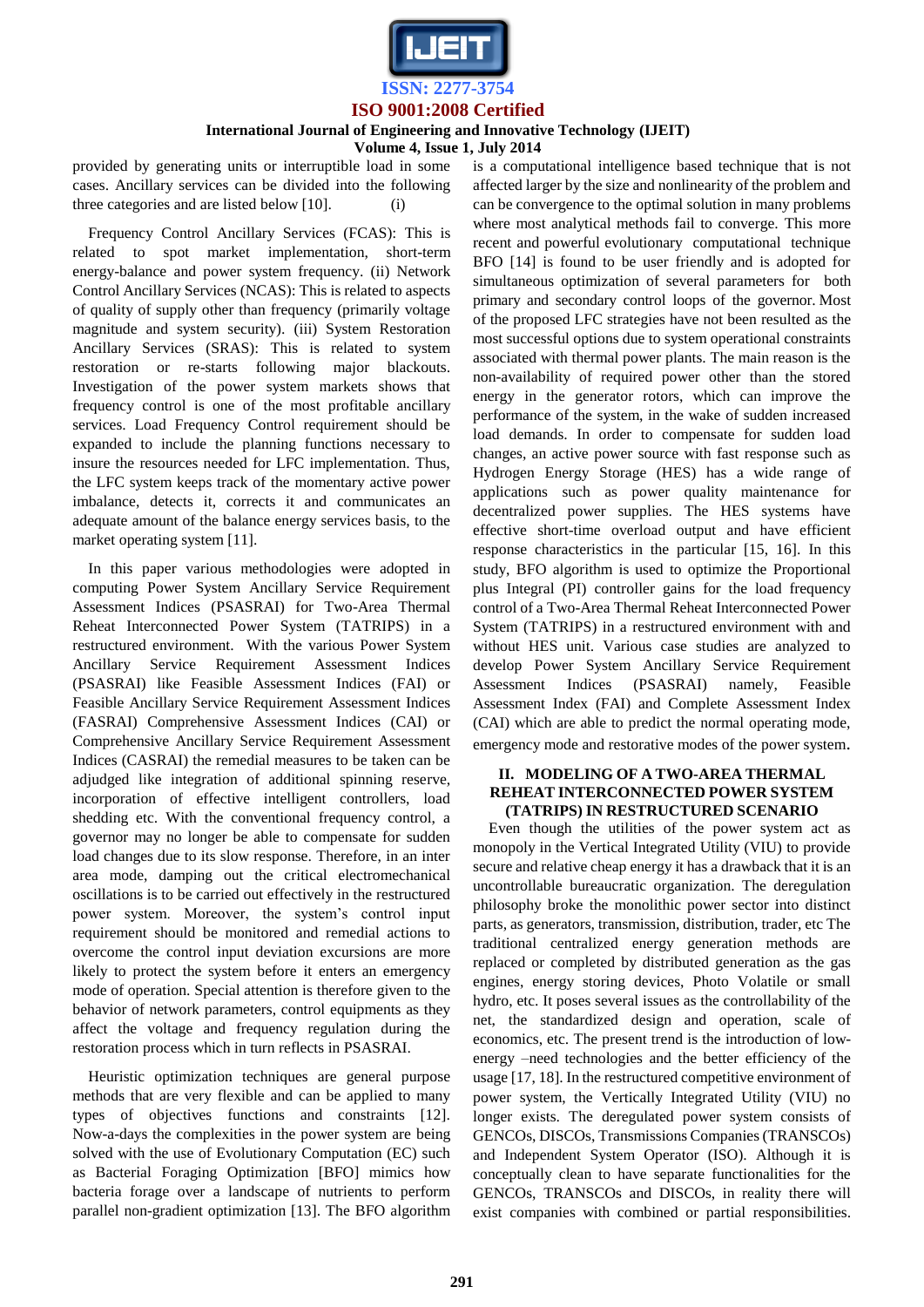

#### **International Journal of Engineering and Innovative Technology (IJEIT)**

**Volume 4, Issue 1, July 2014**

With the emergence of the distinct identities of GENCOs, TRANSCOs, DISCOs and the ISO, many of the ancillary services of a VIU will have a different role to play and hence have to be modeled differently. Among these ancillary service controls one of the most important services to be enhanced is the Load-frequency control.

The LFC in a deregulated electricity market should be designed to consider different types of possible transactions, such as Poolco-based transactions, bilateral transactions and a combination of these two [7]. In the new scenario, a DISCO can contract individually with a GENCO for acquiring the power and these transactions will be made under the supervision of ISO. To make the visualization of contracts easier, the concept of "DISCO Participation Matrix" (DPM) is used which essentially provides the information about the participation of a DISCO in contract with a GENCO. In DPM, the number of rows will be equal to the number of GENCOs and the number of columns will be equal to the number of DISCOs in the system. Any entry of this matrix is a fraction of total load power contracted by a DISCO toward a GENCO. As a results total of entries of column belong to DISCOi of DPM is  $\sum_i cpf_{ij} = 1$ . In this study two-area interconnected power system in which each area has two GENCOs and two DISCOs. Let GENCO 1, GENCO 2, DISCO 1, DISCO 2 be in area 1 and GENCO 3, GENCO 4, DISCO 3, DISCO 4 be in area 2 as shown in Fig 1. The corresponding DPM is given as follows [4]



**Fig .1 Schematic diagram of two-area system in restructured environment**

$$
DPM = \begin{bmatrix} D & I & S & C & O \\ cpf_{11} & cpf_{12} & cpf_{13} & cpf_{14} \\ cpf_{21} & cpf_{22} & cpf_{23} & cpf_{24} & E \\ cpf_{31} & cpf_{32} & cpf_{33} & cpf_{34} & C \\ cpf_{41} & cpf_{42} & cpf_{43} & cpf_{44} & O \end{bmatrix} \qquad (1)
$$

Where cpf represents "Contract Participation Factor" and is like signals that carry information as to which the GENCO has to follow the load demanded by the DISCO. The actual and scheduled steady state power flow through the tie-line are given as

$$
\Delta P_{\text{tie 1-2, scheduled}} = \sum_{i=1}^{2} \sum_{j=3}^{4} cpf_{ij} \Delta P_{Lj} - \sum_{i=3}^{4} \sum_{j=1}^{2} cpf_{ij} \Delta P_{Lj} \qquad (2)
$$

$$
\Delta P_{\text{tie}1-2,\text{actual}} = (2 \pi T_{12} / s) (\Delta F_1 - \Delta F_2)
$$
 (3)

And at any given time, the tie-line power  $\exp A P_{tie1-2, error}$ is defined as

$$
\Delta P_{\text{tie 1-2, error}} = \Delta P_{\text{tie 1-2, actual}} - \Delta P_{\text{tie 1-2, scheduled}} \tag{4}
$$

The error signal is used to generate the respective ACE signals as in the traditional scenario

$$
ACE_1 = \beta_1 \Delta F_1 + \Delta P_{tie 1-2, error}
$$
 (5)

$$
ACE2 = \beta_2 \Delta F_2 + \Delta P_{tie 2-1, error}
$$
 (6)

For two area system as shown in Fig.1, the contracted power supplied by  $i<sup>th</sup>$  GENCO is given as

$$
\Delta P g_i = \sum_{j=1}^{DISCO=4} c p f_{i j} \Delta P L_j \tag{7}
$$

Also note that  $\Delta PL_{1,loc} = \Delta PL_1 + \Delta PL_2$ and  $\Delta PL_{2,LOC} = \Delta PL_3 + \Delta PL_4$ . In the proposed LFC implementation, contracted load is fed forward through the DPM matrix to GENCO set points. The actual loads affect system dynamics via the input  $\Delta PL$ , *LOC* to the power system blocks. Any mismatch between actual and contracted demands will result in frequency deviations that will drive LFC to re dispatch the GENCOs according to ACE participation factors, i.e.,  $\operatorname{apf}_{11}$ ,  $\operatorname{apf}_{12}$ ,  $\operatorname{apf}_{21}$  and  $\operatorname{apf}_{22}$ . The state space representation of the minimum realization model of  $Y'$  area interconnected power system may be expressed as [19].

$$
x = Ax + Bu + \Gamma d
$$
  
\n
$$
y = C x
$$
\n(8)

Where  $\mathbf{x} = [\mathbf{x}_1^{\mathrm{T}}, \Delta \mathbf{p}_{\mathrm{ei}} \dots \mathbf{x}_{(\mathrm{NL})}^{\mathrm{T}}, \Delta \mathbf{p}_{\mathrm{e}(\mathrm{NL})} \dots \mathbf{x}_{\mathrm{N}}^{\mathrm{T}}]^{\mathrm{T}}$  $e(N-1) \cdots \Lambda_N$ T ei  $\cdots \Lambda_{(N-1)}$  $X = [X_1^T, \Delta p_{ei} \dots X_{(N-1)}^T, \Delta p_{e(N-1)} \dots X_N^T]^T$ , *n* - state vector  $n = \sum_{i=1}^{\infty} n_i + (N -$ *N i*  $n = \sum n_i + (N)$ 1  $(N-1)$  $u = [u_1, ... u_N]^T = [\Delta P_{C1}... P_{CN}]^T$ , *N* - Control input vector  $d = [d_1, \ldots, d_N]^T = [\Delta P_{D1} \ldots P_{DN}]^T$ , *N* - Disturbance input vector  $y = [y_1...y_N]^T$ , 2*N* - Measurable output vector

where  $A$  is system matrix,  $B$  is the input distribution matrix,  $\Gamma$  is the disturbance distribution matrix,  $C$  is the control output distribution matrix,  $X$  is the state vector,  $u$  is the control vector and  $d$  is the disturbance vector consisting of load changes.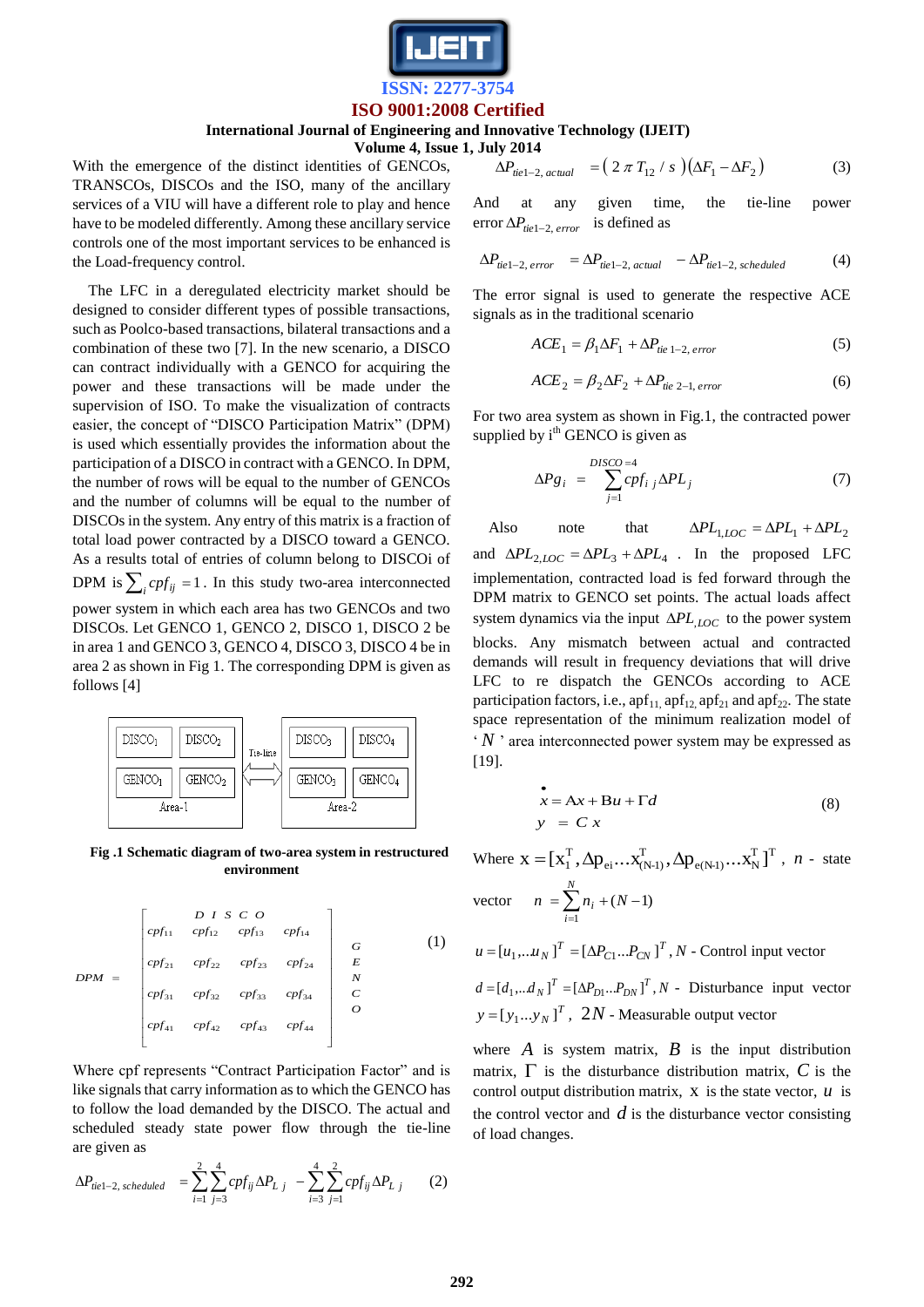

## **International Journal of Engineering and Innovative Technology (IJEIT)**

**Volume 4, Issue 1, July 2014**

## **III. HYDROGEN ENERGY STORAGE SYSTEM (HESS)**

Generally the optimization of the schedule of distributed energy sources depends on the constraints of the problem which are load limits, actual generation capabilities, status of the battery, forecasted production schedule. Hydrogen is a serious contender for future energy storage due to its versatility. Consequently, producing hydrogen from renewable resources using electrolysis is currently the most desirable objective available.

## *A. Aqua Electrolyzer for production of Hydrogen*

An aqua electrolyzer is a device that produces hydrogen and oxygen from water. Water electrolysis is a reverse process of electrochemical reaction that takes place in a fuel cell. An aqua electrolyzer converts dc electrical energy into chemical energy stored in hydrogen. From electrical circuit point of view, an aqua electrolyzer can be considered as a voltage-sensitive nonlinear dc load. For a given aqua electrolyzer, within its rating range, the higher the dc voltage applied, the larger is the load current. That is, by applying a higher dc voltage, more  $H_2$  can be generated. In this paper, the aqua electrolyzer is considered as a subsystem which absorbs the rapidly fluctuating output power. It generates hydrogen and stores in the hydrogen tank and this hydrogen is used as fuel for the fuel cell.

#### *B. Constant electrolyzer power*

The effects of operating the electrolyzer at constant power has to be studied which is the common practice for conventional electrolysis plants. The electrolyzer and the hydrogen storage tanks are designed so that no wind energy is dissipated, and the amount of hydrogen obtained is more efficient. The electrolyzer rating is decided to be equal to [15]

$$
P_e^{\max} = p_w^{\max} - P_g^{\max} - \min(P_i(t))
$$
\n(9)

The hydrogen storage tanks are sized according to the following criterion [15].

$$
0 < V_H(t) - V_H^{\text{max}} \qquad \text{for} \quad t = 1...N \tag{10}
$$

So that the hydrogen storage does not reach the lower and upper limits during the simulation period. For each of the hydrogen-load scenarios, simulations have been run for different wind power capacities. The required hydrogen storage capacity for the different hydrogen-filling scenarios and wind power capacities have to be obtained which results in a nonlinear relationship between the required hydrogen storage and the installed wind power. It can be noted that for a fixed wind power capacity, a lower hydrogen-filling rate leads to larger hydrogen storage as with the normal operating conditions; only excess wind power is used for hydrogen production. If the hydrogen-filling rate is low, it takes longer time to reduce the hydrogen content in the storage tanks. Thus, a higher storage capacity is necessary to prevent that the upper limit is reached. The production cost of hydrogen as a function of wind power capacity for the different hydrogen-filling scenarios. The hydrogen production cost increases rapidly, because of the extra investment in electrolyzer and especially hydrogen storage tanks needed to prevent dissipation of wind energy. All the curves of hydrogen filling scenarios reach a point where the increase in cost changes significantly. This point is chosen as the maximum preferable wind power capacity for the corresponding scenario. Hydrogen production cost increases approximately linearly with wind power capacity below this point. A part of  $P_{WPG}$  or/and  $P_{PV}$  is to be utilized by AE for the production of hydrogen to be used in fuel-cell for generation of power. The transfer function can be expressed as first order lag:

$$
G_{AE} \left( s \right) = \frac{K_{AE}}{1 + sT_{AE}} \tag{11}
$$

## *C. Fuel cell for energy storage*

Fuel cells are static energy conversion device which converts the chemical energy of fuel (hydrogen) directly into electrical energy. They are considered to be an important resource in hybrid distributed power system due to the advantages like high efficiency, low pollution etc. An electrolyzer uses electrolysis to breakdown water into hydrogen and oxygen. The oxygen is dissipated into the atmosphere and the hydrogen is stored so it can be used for future generation. A fuel cell converts stored chemical energy, in this case hydrogen, directly into electrical energy. A fuel cell consists of two electrodes that are separated by an electrolyte as shown in Fig 2. Hydrogen is passed over the anode (negative) and oxygen is passed over the cathode (positive), causing hydrogen ions and electrons to form at the anode. The energy produced by the various types of cells depends on the operation temperature, the type of fuel cell, and the catalyst used. Fuel cells do not produce any pollutants and have no moving parts.



**Fig 2. Structure of a fuel cell**

The transfer function of Fuel Cell (FC) can be given by a simple linear equation as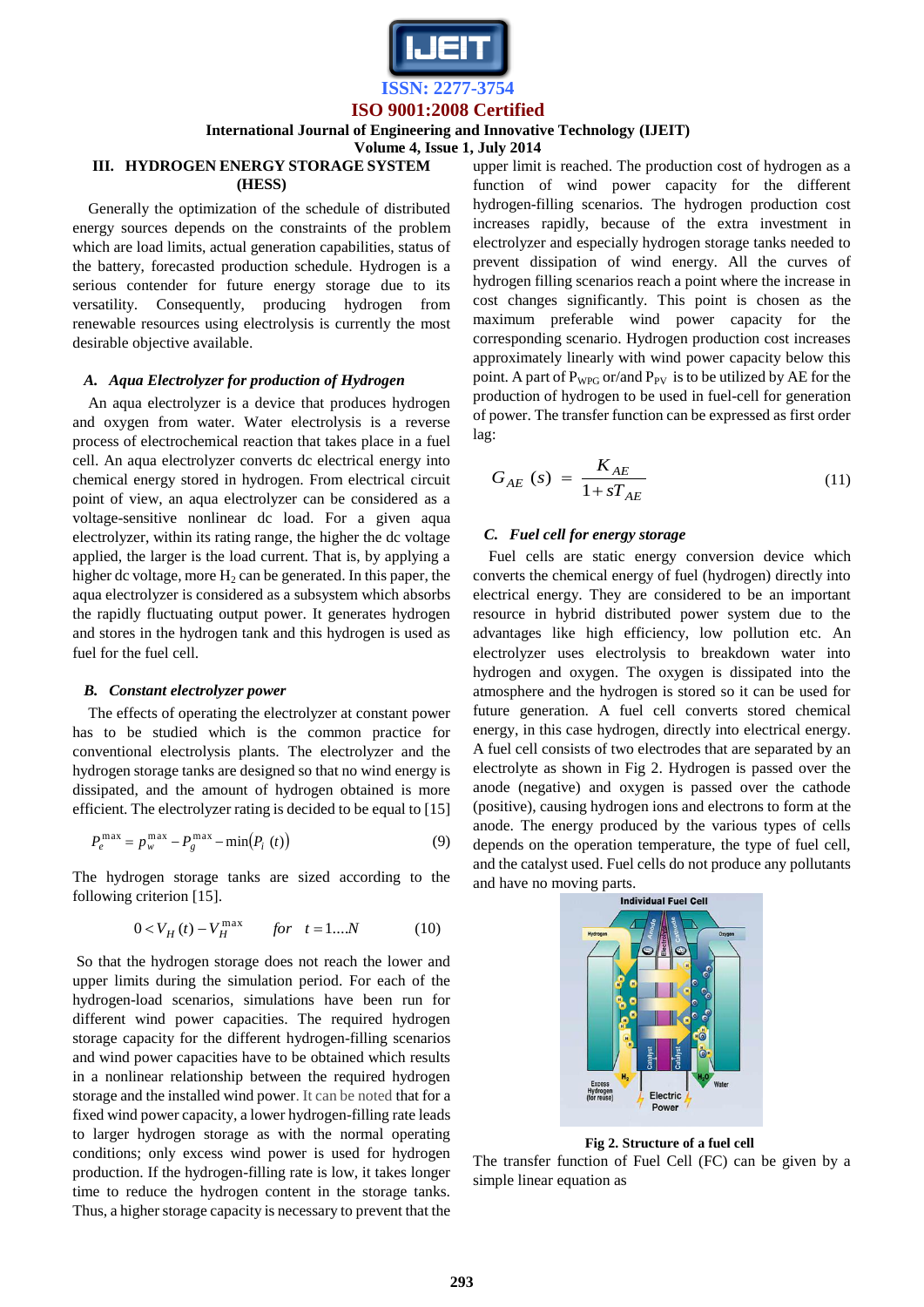

## **International Journal of Engineering and Innovative Technology (IJEIT)**

**Volume 4, Issue 1, July 2014**

$$
G_{FC} (s) = \frac{K_{FC}}{1 + sT_{FC}} \tag{12}
$$

Hydrogen is one of the promising alternatives that can be used as an energy carrier. The universality of hydrogen implies that it can replace other fuels for stationary generating units for power generation in various industries. Having all the advantages of fossil fuels, hydrogen is free of harmful emissions when used with dosed amount of oxygen, thus reducing the greenhouse effect [16]. Essential elements of a hydrogen energy storage system comprise an electrolyzer unit which converts electrical energy input into hydrogen by decomposing water molecules, the hydrogen storage system itself and a hydrogen energy conversion system which converts the stored chemical energy in the hydrogen back to electrical energy as shown in fig 3. The over all transfer function of hydrogen Energy storage unit has can be

$$
G_{HES} (s) = \frac{K_{HES}}{1 + sT_{HES}} = \frac{K_{AE}}{1 + sT_{AE}} * \frac{K_{FC}}{1 + sT_{FC}} \qquad (13)
$$



**Fig 3 Block diagram of the hydrogen storage unit**

#### *D. Control design of Hydrogen Energy Storage unit*



**Fig. 4 Linearized reduction model for the control design**

The control actions of Hydrogen Energy Storage (HES) units are found to be superior to the action of the governor system in terms of the response speed against, the frequency fluctuations [15]. The HES units are tuned to suppress the peak value of frequency deviations quickly against the sudden load change, subsequently the governor system are actuated for compensating the steady state error of the frequency deviations. Fig.4 shows the linearized reduction model for the control design of two area interconnected power system with HES units. The HES unit is modeled as an active power source to area 1 with a time constant  $T<sub>HES</sub>$ , and gain constant  $K<sub>HES</sub>$ . Assuming the time constants  $T<sub>HES</sub>$  is regarded as 0 sec for the control design [7], then the state equation of the system represented by Fig. 4 becomes

$$
\begin{bmatrix}\n\Delta \dot{F}_1 \\
\Delta \dot{P}_{T12} \\
\Delta \dot{F}_2\n\end{bmatrix} = \begin{bmatrix}\n-\frac{1}{T_{p1}} & -\frac{K_{p1}}{T_{p1}} & 0 \\
2\pi T_{12} & 0 & -2\pi T_{12} \\
0 & \frac{a_{12} k_{p2}}{T_{p2}} & -\frac{1}{T_{p2}}\n\end{bmatrix} \begin{bmatrix}\n\Delta F_1 \\
\Delta P_{T12} \\
\Delta F_2\n\end{bmatrix} + \begin{bmatrix}\n\frac{k_{p1}}{T_{p1}} \\
0 \\
0 \\
0\n\end{bmatrix} \quad [\Delta P_{HES}]
$$
\n(1)

 $4$ f the overall system. The controller of HES is designed for The design process starts from the reduction of two area system into one area which represents the Inertia centre mode the equivalent one area system to reduce the frequency deviation of inertia centre. The equivalent system is derived by assuming the synchronizing coefficient  $T_{12}$  to be large.

From the state equation of  $\Delta \dot{P}_{T12}$  in Eq (14)

$$
\frac{\Delta \dot{P}_{T12}}{2\pi T_{12}} = \Delta F_1 - \Delta F_2
$$
\n(15)

Setting the value of T<sub>12</sub> in Eq (15) to be infinity yields  $\Delta F_1$  $=\Delta F_2$  Next, by multiplying state equation  $\Delta \dot{F}_1$  *and*  $\Delta \dot{F}_2$  by 1 1 *p p k T* and 12  $\binom{n}{p}$ 2 *p p*  $a_{12}$   $k$  $T_{p2}$  respectively, then

$$
\frac{T_{p1}}{k_{p1}} \Delta \dot{F}_1 = -\frac{1}{k_{p1}} \Delta F_1 - \Delta P_{T12} + \Delta P_{HES}
$$
\n
$$
\frac{T_{p2}}{a_{12} k_{p2}} \Delta \dot{F}_2 = \frac{-1}{k_{p2} a_{12}} \Delta F_2 + \Delta P_{T12}
$$
\n(17)

By summing Eq (16) and Eq (17) and using the above relation  $\Delta F_1 = \Delta F_2 = \Delta F$ 

$$
\Delta \dot{F} = \frac{\left(-\frac{1}{k_{p1}} - \frac{1}{k_{p2}a_{12}}\right)}{\left(\frac{T_{p1}}{k_{p1}} + \frac{T_{p2}}{k_{p2}a_{12}}\right)} \Delta F + \frac{1}{\left(\frac{T_{p1}}{k_{p1}} + \frac{T_{p2}}{k_{p2}a_{12}}\right)} \Delta P_{HES} + C\Delta P_D
$$
\n(18)

Where  $\Delta P_D$  is the load change in this system and the control  $\Delta P_{\text{HES}}$  = - $K_{\text{HES}} \Delta F$  is applied then.

$$
\Delta F = \frac{C}{s + A + K_{\text{HES}}} \Delta P_D \tag{19}
$$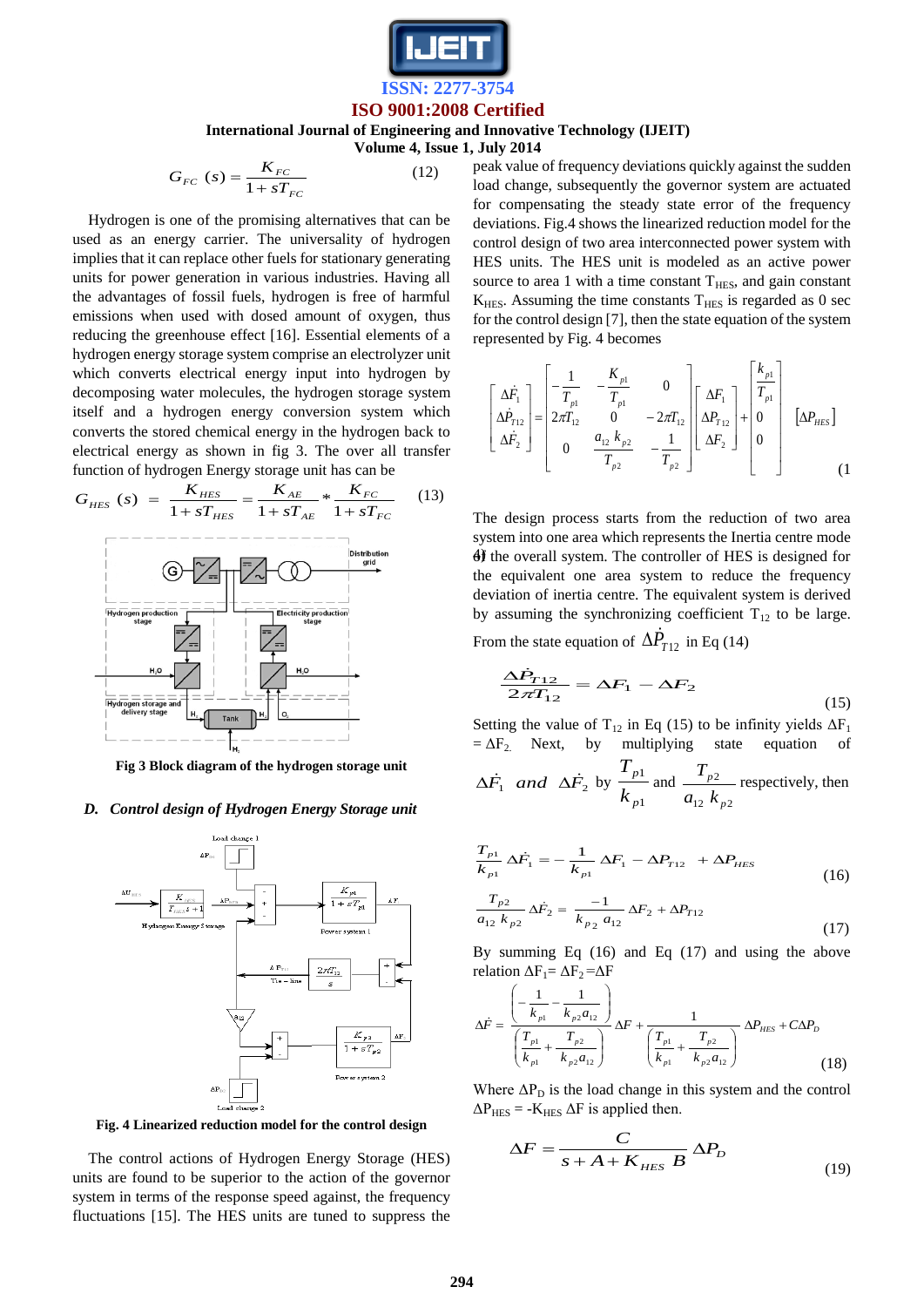

**International Journal of Engineering and Innovative Technology (IJEIT)**

**Volume 4, Issue 1, July 2014**

Where 
$$
A = \left(-\frac{1}{k_{p1}} - \frac{1}{k_{p2}a_{12}}\right) / \left(\frac{T_{p1}}{k_{p1}} + \frac{T_{p2}}{k_{p2}a_{12}}\right)
$$

$$
B = \frac{1}{\left[\frac{T_{p1}}{K_{p1}} + \frac{T_{p2}}{K_{p2}a_{12}}\right]}
$$

Where C is the proportionality constant between change in frequency and change in load demand. Since the control action of HES unit is to suppress the deviation of the frequency quickly against the sudden change of  $\Delta P_D$ , the percent reduction of the final value after applying a step change  $\Delta P_D$  can be given as a control specification. In Eq (19) the final values with  $K<sub>HES</sub> = 0$  and with  $K<sub>HES</sub> \neq 0$  are C/A and  $C/(A+K<sub>HES</sub> B)$  respectively therefore the percentage reduction is represented by

$$
C/(A + K_{\text{HES}} B)/(C/A) = \frac{R}{100}
$$
 (20)

For a given R, the control gain of HES is calculated as

$$
K_{\text{HES}} = \frac{A}{BR} (100 - R) \tag{21}
$$

The linearized model of an interconnected two-area reheat thermal power system in deregulated environment is shown in Fig.5 after incorporating HES unit

#### **IV. DESIGN OF DECENTRALIZED PI CONTROLLERS**

The proportional plus Integral controller gain values  $(K_{pi}$ ,  $K_{Ii}$ ) are tuned based on the settling time of the output response of the system (especially the frequency deviation) using Bacterial Foraging Optimization (BFO) technique. The closed loop stability of the system with decentralized PI controllers are assessed using settling time of the system output response. It is observed that the system whose output response settles fast will have minimum settling time based criterion [20] and can be expressed as

$$
F(K_p, K_i) = \min (\zeta_{si}) \tag{22}
$$

$$
U_1 = -K_p \ ACE_1 - K_I \int ACE_1 dt \qquad (23)
$$

$$
U_2 = -K_p ACE_2 - K_I \int ACE_2 dt
$$
 (24)

Where,  $K_p$  = Proportional gain,  $K_I$  = Integral gain, ACE= Area Control Error,  $U_1$ ,  $U_2$  = Control input requirement of the respective areas,  $\zeta_{si}$  = settling time of the frequency deviation of the  $i<sup>th</sup>$  area under disturbance. The relative simplicity of this controller is a successful approach towards the zero steady state error in the frequency of the system. With these optimized gain values the performance of the system is analyzed and various PSRAI are computed

## **V. BACTERIAL FORAGING OPTIMIZATION (BFO) TECHNIQUE**

#### *A. Review of Bacterial Foraging Optimization*

The BFO method was introduced by Passino [13] motivated by the natural selection which tends to eliminate the animals with poor foraging strategies and favor those having successful foraging strategies. The foraging strategy is governed by four processes namely Chemotaxis, Swarming, Reproduction and Elimination and Dispersal. Chemotaxis process is the characteristics of movement of bacteria in search of food and consists of two processes namely swimming and tumbling. A bacterium is said to be swimming if it moves in a predefined direction, and tumbling if it starts moving in an altogether different direction. To represent a tumble, a unit length random direction  $\phi(j)$  is generated. Let, "j" is the index of chemotactic step, "k" is reproduction step and "l" is the elimination dispersal event.  $\theta_i(j,k,l)$ , is the position of  $i<sup>th</sup>$  bacteria at  $j<sup>th</sup>$  chemotactic step  $k<sup>th</sup>$ reproduction step and  $l<sup>th</sup>$  elimination dispersal event. The position of the bacteria in the next chemotatic step after a tumble is given by

$$
\theta^{i}(j+1, k, l) = \theta^{i}(j, k, l) + C(i) \phi(j)
$$
 (25)

If the health of the bacteria improves after the tumble, the bacteria will continue to swim to the same direction for the specified steps or until the health degrades. Bacteria exhibits swarm behavior i.e. healthy bacteria try to attract other bacterium so that together they reach the desired location (solution point) more rapidly. The effect of swarming [14] is to make the bacteria congregate into groups and moves as concentric patterns with high bacterial density. Mathematically swarming behavior can be modeled

$$
J_{cc} (\theta, P (j, k, l)) = \sum_{i=1}^{S} J^{i}cc(\theta, \theta^{i} (j, k, l))
$$
\n
$$
= \sum_{i=1}^{S} \left[ -d_{a\text{trace}} \exp(-\omega_{a\text{trace}}) \sum_{m=1}^{P} (\theta^{m} - \theta_{m}^{i})^{2} \right]
$$
\n
$$
+ \sum_{i=1}^{S} \left[ -h_{repe\text{ten}} \exp(-w_{repe\text{ten}}) \sum_{m=1}^{P} (\theta^{m} - \theta_{m}^{i})^{2} \right]
$$
\n(26)

Where  $J_{CC}$  - Relative distance of each bacterium from the fittest bacterium, *S* - Number of bacteria, *p* - Number of parameters to be optimized,  $\theta^m$  - Position of the fittest bacteria,  $d_{\text{attract}}$ ,  $\omega_{\text{attract}}$ ,  $h_{\text{repelent}}$ ,  $\omega_{\text{repelent}}$  - different co-efficient representing the swarming behavior of the bacteria which are to be chosen properly. In Reproduction step, population members who have sufficient nutrients will reproduce and the least healthy bacteria will die. The healthier population replaces unhealthy bacteria which get eliminated owing to their poorer foraging abilities. This makes the population of bacteria constant in the *evolution* process. In this process a sudden unforeseen event may drastically alter the evolution and may cause the elimination and / or dispersion to a new environment. Elimination and dispersal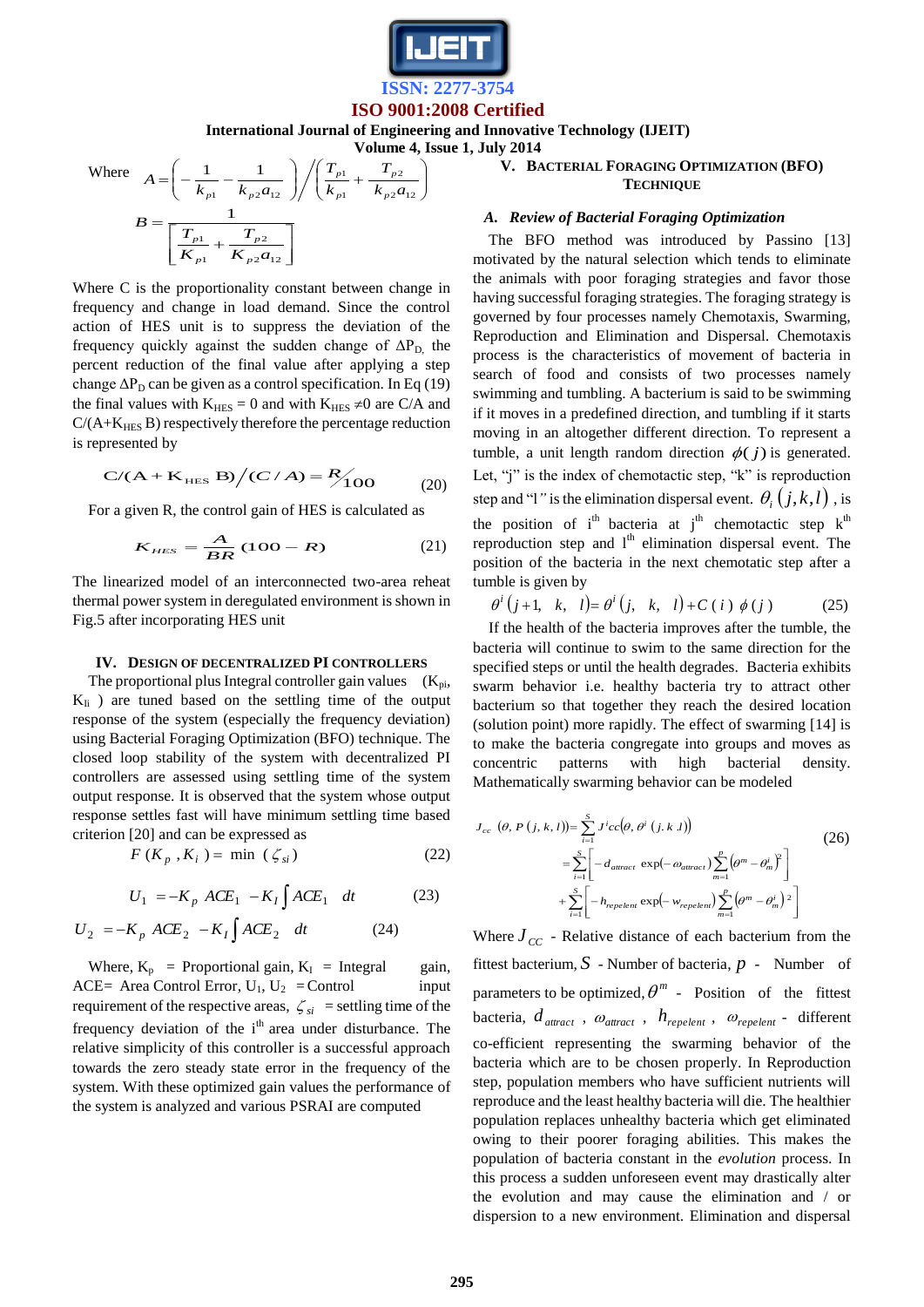

## **International Journal of Engineering and Innovative Technology (IJEIT)**

**Volume 4, Issue 1, July 2014**

helps in reducing the behavior of stagnation i.e., being trapped in a premature solution point or local optima.

## *B. Bacterial Foraging Algorithm*

In case of BFO technique each bacterium is assigned with a set of variable to be optimized and are assigned with random values  $[\Delta]$  within the universe of discourse defined through

upper and lower limits between which the optimum value is likely to fall. In the proposed method of proportional plus integral gain  $(K_{Pi}, K_{Ii})$  (i =1, 2) scheduling, each bacterium is allowed to take all possible values within the range and the objective function which is represented by Eq (22) is minimized. In this study, the BFO algorithm reported in [14] is found to have better convergence characteristics and is implemented as follows.

Step -1 Initialization;

1. Number of parameter (*p*) to be optimized.

2. Number of bacterial (*S*) to be used for searching the total region.

3. Swimming length (*Ns*), after which tumbling of bacteria will be undertaken in a chemotactic loop

4. *NC* - the number of iteration to be undertaken in a chemotactic loop  $(N_C > N_S)$ 

*5*.  $N_{re}$  - the maximum number of reproduction to be undertaken.

*6. Ned -* the maximum number of elimination and dispersal events to be imposed over bacteria

7. *Ped* - the probability with which the elimination and dispersal events will continue.

8. The location of each bacterium *P (1-p, 1-s, 1)* which is specified by random numbers within [-1, 1]

9. The value of *C (i),* which is assumed to be constant in this case for all bacteria to simplify the design strategy.

10. The value of *d attract, W attract, h repelent and W repelent*. It is to be noted here that the value of *dattract* and *h repelent* must be same so that the penalty imposed on the cost function through " $J_{CC}$ " of Eq (26) will be "0" when all the bacteria will have same value, i.e. they have converged.

After initialization of all the above variables, keeping one variable changing and others fixed the value of "U" is obtained by obtaining the simulation of system using the parameter contained in each bacterium. For the corresponding minimum cost, the magnitude of the changing variable is selected. Similar procedure is carried out for other variables keeping the already optimized one unchanged. In this way all the variables of step 1- initialization are obtain and are presented below

 $S = 6$ ,  $N_c = 10$ ,  $Ns = 3$ ,  $N_{re} = 15$ ,  $N_{ed} = 2$ ,  $P_{ed} = 0.25$ ,  $d_{attract}$ *=0.01, wattract =0.04, hrepelent =0.01, and wrepelent =10, p = 2.* Step - 2 Iterative algorithms for optimization:

This section models the bacterial population chemotaxis Swarming, reproduction, elimination, and dispersal (initially*,*   $j=k=l=0$ ) for the algorithm updating  $\theta^i$  automatically results in updating of `*P'.*

1. Elimination –dispersal loop:  $l = l + 1$ 

- 2. Reproduction loop:  $k = k + 1$
- 3. Chemotaxis loop:  $j = j + 1$

 a) For i =1, 2*…S*, calculate cost for each bacterium *i* as follows. Compute value of cost  $J(i, j, k, l)$  Let  $J_{sw}(i, j, k, l) = J(i, j, k, l) + J_{cc}(\theta^{i}(j, k, l), P(j, k, l))$ [i.e., add on the cell to cell attractant effect obtained through Eq (26) for swarming behavior to obtain the cost value obtained through Eq (22)]. Let  $J_{\text{last}} = J_{\text{sw}}(i, j, k, l)$  to save this value since a better cost via a run be found. End of for loop.

 b) For *i*=1, 2….S take the tumbling / swimming decision. Tumble: generate a random vector  $\Delta(i) \in \mathbb{R}^p$  with each ele ment  $\Delta_m(i)$  *m* = 1,2,.......*p*, a random number ranges from [-1, 1].Move the position the bacteria in the next chemotatic step after a tumble by Eq (25). Fixed step size in the direction of tumble for bacterium *'i'* is considered. Compute  $J(i, j+1, k, l)$  and then let

$$
J_{sw}(i, j+1, k, l) = J(i, j+1, k, l) + J_{cc}(\theta^{i}(j+1, k, l), P(j+1, k, l))
$$
 (27)  
\nSwim: Let m = 0 ; ( counter for swim length), While *mNs*  
\n(have not climbed down too long), Let *m*=*m*+*1*,  
\nIf  $J_{sw}(i, j+1, k, l) < J_{last}$  (if doing better), let  
\n $J_{last} = J_{sw}(i, j+1, k, l)$  and let

$$
\theta^{i}(j+1, k, l) = \theta^{i}(j, k, l) + C(i) \frac{\Delta(i)}{\sqrt{\Delta^{T}(i) \Delta(i)}} \qquad (28)
$$

Where  $C(i)$  denotes step size;  $\Delta(i)$  Random vector;  $\Delta^{T}(i)$ Transpose of vector  $\Delta(i)$  using Eq (20) the new  $J(i, j+1, k, l)$  is computed. Else let  $m=N_s$ . This the end of while statement

c). Go to next bacterium  $(i+1)$  is selected if  $i \neq S$  (i.e. go to step- b) to process the next bacterium

4. If  $j < N_c$  go to step 3. In this case, chemotaxis is continued since the life of the bacteria is not over.

5. Reproduction

 a). For the given k and *l* for each *i=1,2…S*, let  $J^{i}$ <sub>health</sub>  $=$   $\min_{j \in \{1...N_{c}\}} \{J_{sw}(i, j, k, l)\}$  $=\min_{j\in\{1...N_c\}}\{J_{sw}(i,j,k,l)\}\)$  be the health of the bacterium *i* (a measure of how many nutrients it got over its life time and how successful it was in avoiding noxious substance). Sort bacteria in the order of ascending cost  $J_{\text{health}}$ (higher cost means lower health).

b). when  $S_r = S/2$  bacteria with highest  $J_{\text{health}}$  values die and other  $S_r$  bacteria with the best Value split [and the copies that are placed at the same location as their parent].

6. If  $k < N_{re}$  go to 2; in this case, as the number of specified reproduction steps have not been reached, so the next generation in the chemotactic loop is to be started.

7. Elimination –dispersal: for  $i = 1, 2, \ldots$  *S* with probability  $P_{ed}$ , eliminates and disperses each bacterium [this keeps the number of bacteria in the population constant] to a random location on the optimization domain.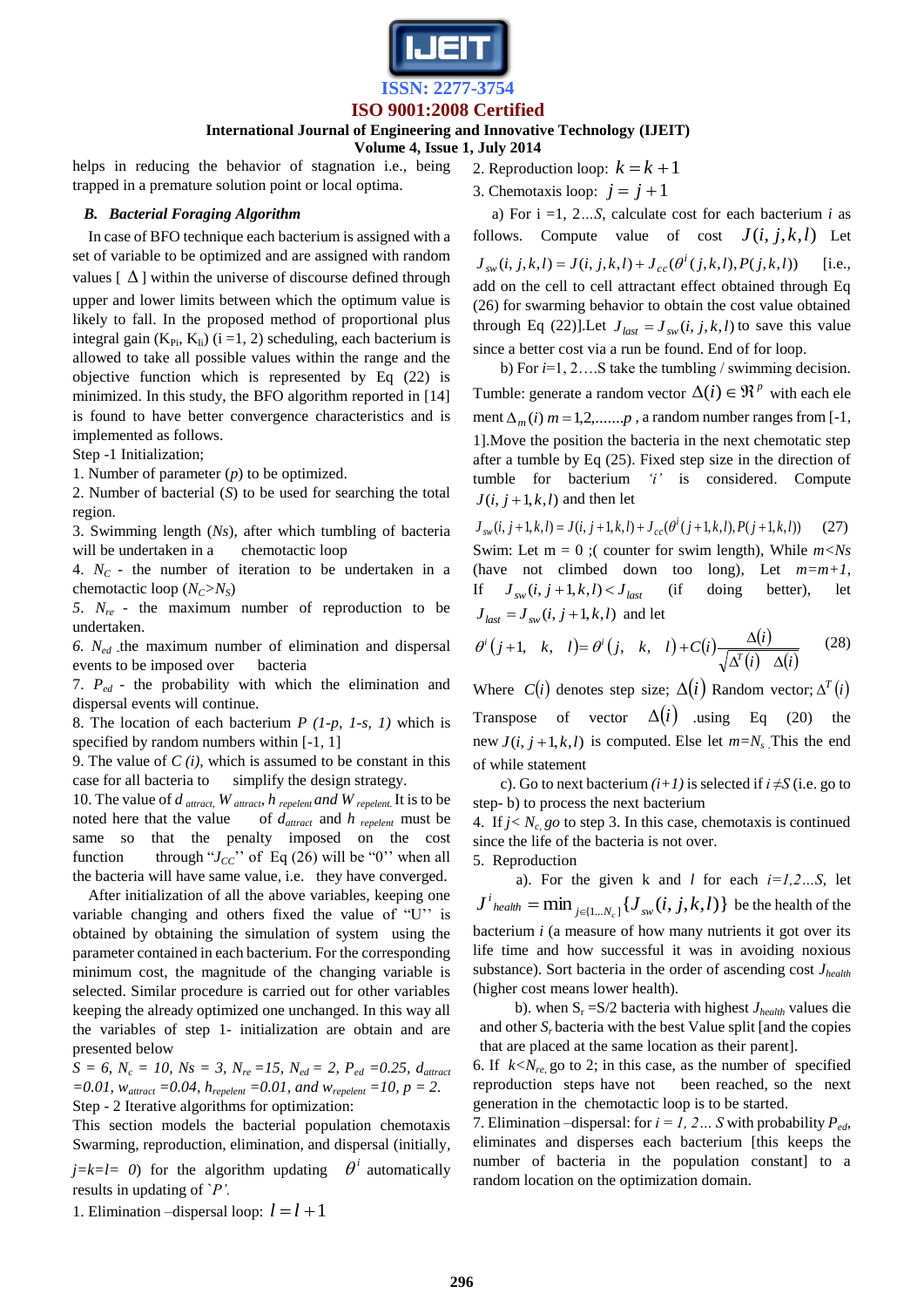

**ISSN: 2277-3754 ISO 9001:2008 Certified**

**International Journal of Engineering and Innovative Technology (IJEIT)**

**Volume 4, Issue 1, July 2014**

## **VI. SIMULATION RESULTS AND OBSERVATIONS**

The Two-Area Thermal Reheat Interconnected Restructured Power System considered for the study consists of two GENCOs and two DISCOs in each area. The nominal parameters are given in Appendix. The optimal solution for the objective function expressed in eqn (22) is obtained using the frequency deviations of control areas and tie- line power changes. The gain values of HES  $(K<sub>HES</sub>)$  are calculated by using Eq (21) for the given value of speed regulation coefficient (R). The gain value is of the HES is found to be  $K<sub>HES</sub> = 0.67$  The Proportional plus Integral controller gains  $(K_p K_i)$  are tuned with BFO algorithm by optimizing the solutions of control inputs for the various case studies as shown in Table 1 and 2. The results are obtained by MATLAB 7.01 software and 100 iterations are chosen for the convergence of the solution using BFO algorithm. These PI controllers are implemented in a Two-Area Thermal Reheat Interconnected restructured Power System with HES unit considering different utilization of capacity (K=0, 0.25, 0.5, 0.75, 1.0) and for different type of transactions. The corresponding frequency deviations  $\Delta f$ , tie- line power deviation  $\Delta P_{\text{tie}}$  and control input deviations  $\Delta P_{\text{c}}$  are obtained with respect to time as shown in figures 6, 7. Simulation results reveal that the proposed PI controller for the restructured power system coordinated with HES units greatly reduces the peak over shoot / under shoot of the frequency deviations and tie- line power flow deviation. And also it reduces the control input requirements and the settling time of the output responses are also reduced considerably is shown in Table 3. More over Power System Ancillary Service Requirement Assessment Indices (PSASRAI) namely, Feasible Assessment Indices (FAI) when the system is operating in a normal condition with both units in operation and Comprehensive Assessment Indices (CAI) are one or more unit outage in any area are obtained as discussed. In this study GENCO-4 in area 2 is outage are considered. From these Assessment Indices indicates the restorative measures like the magnitude of control input requirement, rate of change of control input requirement can be adjudged.

#### *A. Feasible Restoration Indices*

#### *Scenario 1: Poolco based transaction*

The optimal Proportional plus Integral (PI) controller gains are obtained for TATIPS considering various case studies for framing the Feasible Assessment Indices (FAI) which were obtained based on Area Control Error (ACE) as follows: *Case 1:* In the TATRIPS considering both areas have two thermal reheat units. For Poolco based transaction, consider a case where the GENCOs in each area participate equally in LFC. For Poolco based transaction: the load change occurs only in area 1. It denotes that the load is demanded only by DISCO 1 and DISCO 2. Let the value of this load demand be 0.1 p.u MW for each of them i.e.  $\Delta PL_1 = 0.1$  p.u MW,  $\Delta PL_2 =$ 0.1 p.u MW,  $ΔPL_3 = ΔPL_4 = 0.0$ . DISCO Participation Matrix (DPM) [7] referring to Eq  $(1)$  is considered as [1-4]

$$
DPM = \begin{bmatrix} 0.5 & 0.5 & 0 & 0 \\ 0.5 & 0.5 & 0 & 0 \\ 0 & 0 & 0 & 0 \\ 0 & 0 & 0 & 0 \end{bmatrix}
$$
 (29)

Note that DISCO 3 and DISCO 4 do not demand power from any of the GENCOs and hence the corresponding contract participation factors (columns 3 and 4) are zero. DISCO 1 and DISCO 2 demand identically from their local GENCOs, viz., GENCO 1 and GENCO 2. Therefore,  $\text{cpf}_{11} =$  $\text{cpf}_{12} = 0.5$  and  $\text{cpf}_{21} = \text{cpf}_{22} = 0.5$ . The frequency deviations ( $\Delta F$ ) of area, tie-line power deviation ( $\Delta P_{\text{tie}}$ ) and control input requirements deviations  $(\Delta P_c)$  of both areas are as shown the Fig 6. The settling time ( $\zeta_s$ ) and peak over /under shoot (Mp) of the control input deviations  $(\Delta P_c)$  in both the area were obtained from Fig 6. From the Fig 6 (d) and (e) the corresponding Feasible Assessment Indices  $FAI_1$ ,  $FAI_2$ ,  $FAI_3$  and  $FAI_4$  are calculated as follows

Step 6.1 The Feasible Assessment Index 1 ( $\varepsilon_1$ ) is obtained from the ratio between the settling time of the control input deviation  $\Delta P_{c1}(\zeta_{s1})$  response of area 1 and power system time constant  $(T_{p1})$  of area 1

$$
FRI_1 = \frac{\Delta P_{c1} \left( \varsigma_{s1} \right)}{T_{p1}} \tag{30}
$$

Step 6.2 The Feasible Assessment Index 2 ( $\varepsilon_2$ ) is obtained from the ratio between the settling time of the control input deviation  $\Delta P_{c2}(\zeta_{s2})$  response of area 2 and power system time constant  $(T_{p2})$  of area 2

$$
FRI_2 = \frac{\Delta P_{c2} \left(\varsigma_{s2}\right)}{T_{p2}}\tag{31}
$$

Step 6.3 The Feasible Assessment Index 3 ( $\varepsilon_3$ ) is obtained from the peak value of the control input deviation  $\Delta P_{c1}(\zeta_p)$  response of area 1 with respect to the final value

$$
\Delta P_{c1}(\varsigma_s)
$$
  
FRI<sub>3</sub> =  $\Delta P_{c1}(\varsigma_p) - \Delta P_{c1}(\varsigma_s)$  (32)

Step 6.4 The Feasible Assessment Index 4 ( $\varepsilon_4$ ) is obtained from the peak value of the control input deviation  $\Delta P_{c2}(\zeta_p)$  response of area 1 with respect to the final value

$$
\Delta P_{c2}(\zeta_s)
$$
  
 
$$
FRI_4 = \Delta P_{c2}(\zeta_p) - \Delta P_{c2}(\zeta_s)
$$
 (33)

*Case 2:* This case is also referred a Poolco based transaction on TATRIPS where in the GENCOs in each area participate not equally in LFC and load demand is more than the GENCO in area 1 and the load demand change occurs only in area 1. This condition is indicated in the column entries of the DPM matrix and sum of the column entries is more than unity.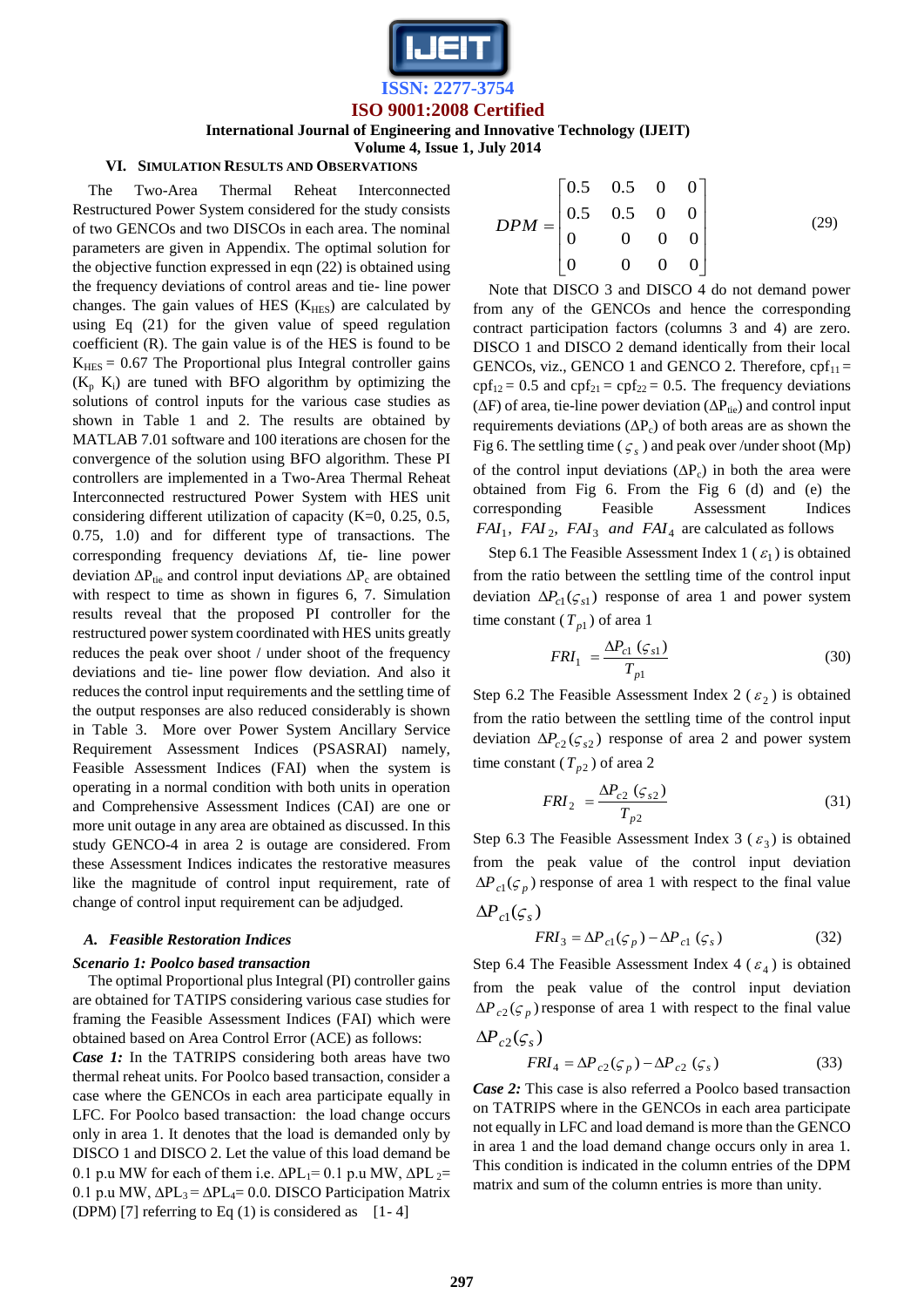

## **International Journal of Engineering and Innovative Technology (IJEIT)**

**Volume 4, Issue 1, July 2014**

*Case 3:* It may happen that a DISCO violates a contract by demanding more power than that specified in the contract and this excess power is not contracted to any of the GENCOs. This uncontracted power must be supplied by the GENCOs in the same area to the DISCO. It is represented as a local load of the area but not as the contract demand. Consider scenario-1 again with a modification that DISCO 1 demands 0.1 p.u MW of excess power i.e.,  $\Delta P$ uc, <sub>1</sub>= 0.1 p.u MW and  $\Delta P$ uc<sub>, 2</sub> = 0.0 p.u MW. The total load in area 1 = Load of DISCO 1+Load of DISCO 2 =  $\Delta PL_1 + \Delta P$ uc<sub>1</sub>+ $\Delta PL_2$  = 0.1+0.1+0.1 = 0.3 p.u MW. *Case 4:* This case is similar to Case 2 to with a modification that DISCO 3 demands 0.1 p.u MW of excess power i.e.,  $\Delta$ Puc, <sub>2</sub> = 0.1 p.u MW and.,  $\Delta$ Puc<sub>, 1</sub> = 0 p.u MW. The total load in area 2 = Load of DISCO 3+Load of DISCO  $4 = \Delta PL_1$  $+\Delta PL_2 + \Delta P$ uc<sub>2</sub> = 0+0+0.1 = 0.1 p.u MW.

*Case 5:* In this case which is similar to Case 2 with a modification that DISCO 1 and DISCO 3 demands 0.1 p.u MW of excess power i.e.,  $\Delta P$ uc,  $_{1}= 0.1$  p.u MW and  $\Delta P$ uc,  $_{2} =$ 0.1 p.u MW. The total load in area  $1 =$ Load of DISCO 1+Load of DISCO 2 =  $\Delta PL_1 + \Delta P$ uc<sub>1</sub> + $\Delta PL_2 = 0.1 + 0.1 + 0.1$  $= 0.3$  p.u MW and total demand in area  $2 =$  Load of DISCO  $3+$ Load of DISCO  $4 = \Delta PL_3 + \Delta P$ uc<sub>2</sub> + $\Delta PL_4 = 0+0.1+0 = 0.1$ p.u MW

Scenario 2: Bilateral transaction

*Case 6:* Here all the DISCOs have contract with the GENCOs and the following DISCO Participation Matrix (DPM) be considered [7].

$$
DPM = \begin{bmatrix} 0.4 & 0.25 & 0.2 & 0.4 \\ 0.3 & 0.15 & 0.1 & 0.2 \\ 0.1 & 0.4 & 0.3 & 0.25 \\ 0.2 & 0.2 & 0.4 & 0.15 \end{bmatrix}
$$
(34)

In this case, the DISCO 1, DISCO 2, DISCO 3 and DISCO 4, demands  $0.15$  p.u MW,  $0.05$  p.u MW,  $0.15$  p.u MW and 0.05 p.u MW from GENCOs as defined by cpf in the DPM matrix and each GENCO participates in LFC as defined by the following ACE participation factor  $\text{apf}_{11} = \text{apf}_{12} = 0.5$  and  $apf_{21} = apf_{22} = 0.5$ . The dynamic responses are shown in Fig. 7. From this Fig 7 the corresponding  $FAI_1$ ,  $FAI_2$ ,  $FAI_3$  and  $FAI_4$  are calculated.

*Case 7:* For this case also bilateral transaction on TATRIPS is considered with a modification that the GENCOs in each area participate not equally in LFC and load demand is more than the GENCO in both the areas. But it is assumed that the load demand change occurs in both areas and the sum of the column entries of the DPM matrix is more than unity.

*Case 8:* Considering in the case 7 again with a modification that DISCO 1 demands 0.1 p.u MW of excess power i.e.,  $\Delta$ Puc <sub>1</sub>= 0.1 p.u.MW and  $\Delta$ Puc <sub>2</sub> = 0.0 p.u MW. The total load in area 1 = Load of DISCO 1+Load of DISCO 2 =  $\Delta PL_1$  +  $\Delta P$ uc<sub>1</sub>+ $\Delta$ PL<sub>2</sub> = 0.15+0.1+0.05 = 0.3 p.u MW and total load in area 2 = Load of DISCO 3+Load of DISCO  $4 = \Delta PL_3 + \Delta PL_4$  $=0.15+0.05=0.2$  p.u MW

*Case 9:* In the case which similar to case 7 with a modification that DISCO 3 demands 0.1 p.u.MW of excess power i.e.,  $\Delta$ Puc, 2 = 0.1 p.u MW. The total load in area 1 = Load of DISCO 1+Load of DISCO 2 =  $\Delta$ PL<sub>3</sub> + $\Delta$ PL<sub>4</sub> = 0.15+0.05 = 0.2 p.u.MW and total demand in area  $2 =$  Load of DISCO 3+Load of DISCO  $4 = \Delta PL_3 + \Delta PL_4 + \Delta P$ uc<sub>3</sub>=0.15+0.05+0.1 =0.3 p.u MW

*Case 10:* In the case which similar to case 7 with a modification that DISCO 1 and DISCO 3 demands 0.1 p.u MW of excess power i.e.,  $\Delta P$ uc,  $_{1}$ = 0.1 p.u MW and  $\Delta P$ uc,  $_{2}$  = 0.1 p.u MW. The total load in area  $1 =$  Load of DISCO  $1 +$ Load of DISCO  $2 = \Delta PL_1 + \Delta P$ uc<sub>1</sub> + $\Delta PL_2 = 0.15 + 0.1 + 0.05$  $= 0.3$  p.u MW and total load in area  $2 =$  Load of DISCO 3 + Load of DISCO  $4 = \Delta PL_3 + \Delta P_{uc} + \Delta PL_4 = 0.15 + 0.1 + 0.05$  $= 0.3$  p.u MW. For the Cases 1-10, Feasible Assessment Indices (*FAI*<sub>1</sub>, *FAI*<sub>2</sub>, *FAI*<sub>3</sub>, and *FAI*<sub>4</sub> ) or  $\varepsilon_1$ ,  $\varepsilon_2$ ,  $\varepsilon_3$  and  $\varepsilon_4$ 

## are calculated are tabulated in Table 4.

## *B. Comprehensive Assessment Indices*

Apart from the normal operating condition of the TATRIPS few other case studies like one unit outage in an area, outage of one distributed generation in an area are considered individually. With the various case studies and based on their optimal gains the corresponding CAI is obtained as follows.

*Case 11:* In the TATRIPS considering all the DISCOs have contract with the GENCOs but GENCO4 is outage in area-2. In this case, the DISCO 1, DISCO 2, DISCO 3 and DISCO 4, demands 0.15 p.u MW, 0.05 p.u MW, 0.15 pu.MW and 0.05 pu.MW from GENCOs as defined by cpf in the DPM matrix (26). The output GENCO4 =  $0.0$  p.u MW.

Case 12: Consider in this case which is same as Case 11 but DISCO 1 demands 0.1 p.u MW of excess power i.e., ΔPuc <sub>1</sub>= 0.1 p.u.MW and  $\Delta P$ uc <sub>2</sub> = 0.0 p.u MW. The total load in area 1 = Load of DISCO 1+Load of DISCO 2 =  $\Delta PL_1$  +  $\Delta P$ uc<sub>1</sub>+ $\Delta$ PL<sub>2</sub> = 0.15+0.1+0.05 = 0.3 p.u MW and total load in area 2 = Load of DISCO 3+Load of DISCO 4 =  $\Delta$ PL<sub>3</sub> + $\Delta$ PL<sub>4</sub>  $=0.15+0.05 = 0.2$  p.u MW.

*Case 13:* This case is same as Case 11 with a modification that DISCO 3 demands 0.1 p.u MW of excess power i.e.,  $\Delta$ Puc <sub>3</sub> = 0.1 p.u MW. The total load in area 1 = Load of DISCO 1+Load of DISCO  $2 = \Delta PL_3 + \Delta PL_4 = 0.15 + 0.05 = 0.2$ p.u MW and total demand in area 2 = Load of DISCO 3+Load of DISCO  $4 = \Delta PL_3 + \Delta PL_4 + \Delta P$ uc<sub>3</sub>=0.15+0.05+0.1 =0.3 p.u MW

*Case 14:* In this case which is similar to Case 11 with a modification that DISCO 1 and DISCO 3 demands 0.1 p.u MW of excess power i.e.,  $\Delta P$ uc <sub>1</sub>= 0.1 p.u.MW and  $\Delta P$ uc <sub>3</sub> = 0.1 p.u MW. The total load in area  $1 =$ Load of DISCO 1+Load of DISCO 2 =  $\Delta PL_1 + \Delta P$ uc<sub>1</sub> + $\Delta PL_2 = 0.15 + 0.1 + 0.05$  $= 0.3$  p.u MW and total load in area  $2 =$  Load of DISCO  $3+$ Load of DISCO  $4 = \Delta PL_3 + \Delta P_{uc} + \Delta PL_4 = 0.15+0.1+0.05$  $= 0.3$  p.u MW. For the Case 11-14, the corresponding Assessment Indices are referred as Comprehensive Assessment Indices ( $CAI_1$ ,  $CAI_2$ ,  $CAI_3$ , and  $CAI_4$ ) are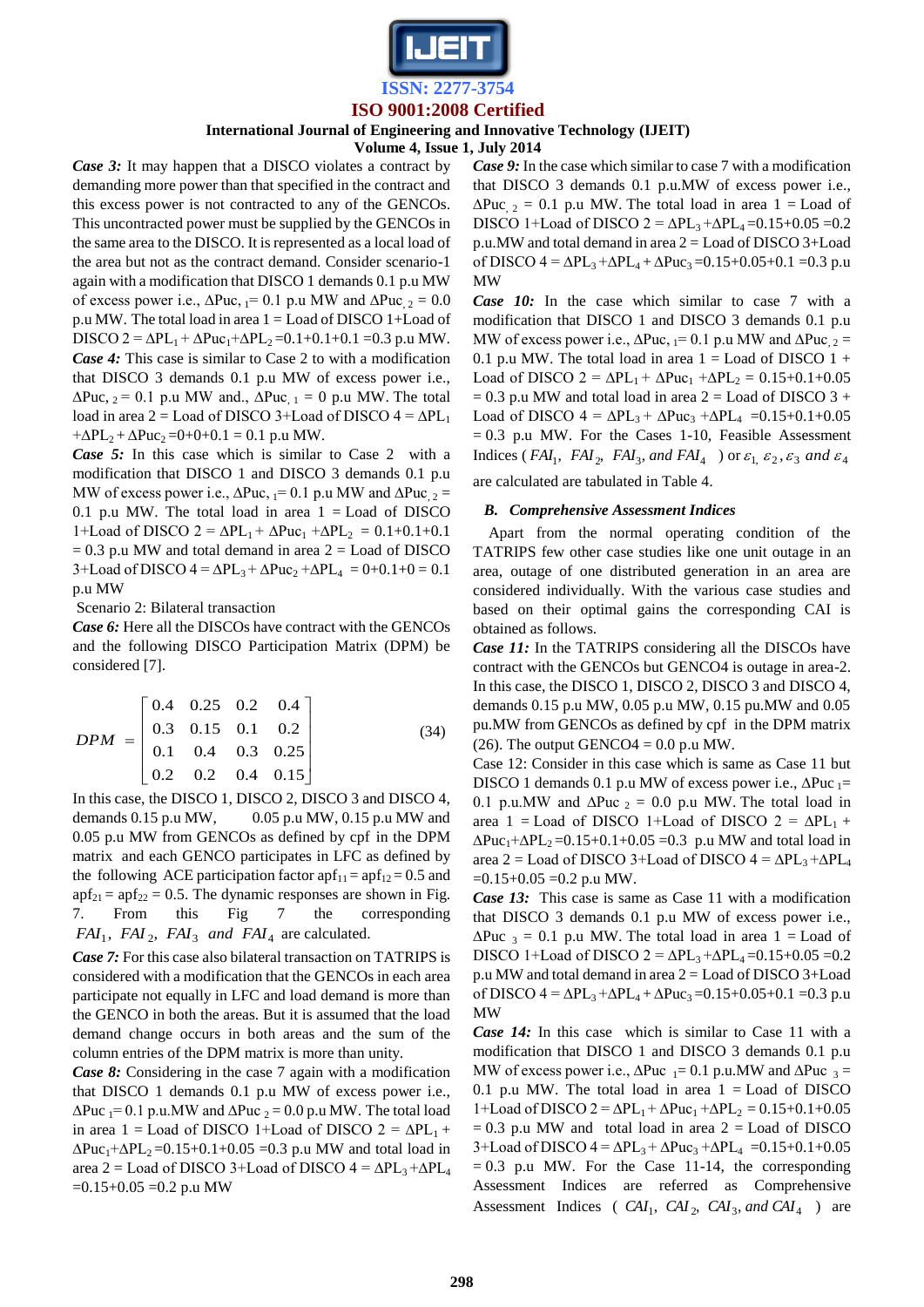

## **International Journal of Engineering and Innovative Technology (IJEIT)**

**Volume 4, Issue 1, July 2014**

obtained using Eq (30 to 33) as  $\varepsilon_5$ ,  $\varepsilon_6$ ,  $\varepsilon_7$  and  $\varepsilon_8$  and  $\int P$  is the ancillary service requirement for various case studies and

*A. Power System Ancillary Service Requirement Assessment Indices (PSASRAI)*

## *a) Based on Settling Time*

(*i*) If  $\varepsilon_1, \varepsilon_2, \varepsilon_5, \varepsilon_6 \ge 1$  then the integral controller gain

of each control area has to be increased causing the speed changer valve to open up widely. Thus the speed- changer position attains a constant value only when the frequency error is reduced to zero.

(*ii*) If  $1.0 < \varepsilon_1, \varepsilon_2, \varepsilon_5, \varepsilon_6 \le 1.5$  then more amount

of distributed generation requirement is needed. Energy storage is an attractive option to augment demand side management implementation by ensuring the Ancillary Services to the power system.

(*iii*) If  $\varepsilon_1, \varepsilon_2, \varepsilon_5, \varepsilon_6 \ge 1.5$  then the system is vulnerable and the system becomes unstable and may even result to blackouts.

## *b) Based on peak undershoot*

are shown in Table 5.

(i)If  $0.15 \leq \varepsilon_3, \varepsilon_4, \varepsilon_7, \varepsilon_8$  < 0.2 then Energy Storage Systems (ESS) for LFC is required as the conventional load-frequency controller may no longer be able to attenuate the large frequency oscillation due to the slow response of the governor for unpredictable load variations. A fast-acting energy storage system in addition to the kinetic energy of the generator rotors is advisable to damp out the frequency oscillations.

(ii) If  $0.2 \leq \varepsilon_3$ ,  $\varepsilon_4$ ,  $\varepsilon_7$ ,  $\varepsilon_8$  < 0.3 then more amount of distribution generation requirement is required or Energy Storage Systems (ESS) coordinated control with the FACTS devices are required for the improvement relatively stability of the power system in the LFC application and the load shedding is also preferable

(iii)If  $\varepsilon_3$ ,  $\varepsilon_4$ ,  $\varepsilon_7$ ,  $\varepsilon_8$  > 0.3 then the system is vulnerable and the system becomes unstable and may result to blackout.



**Fig. 5 Simulink model of a Two- Area Thermal Reheat Interconnected Power System (TATRIPS) in restructured environment with Hydrogen Energy Storage unit.**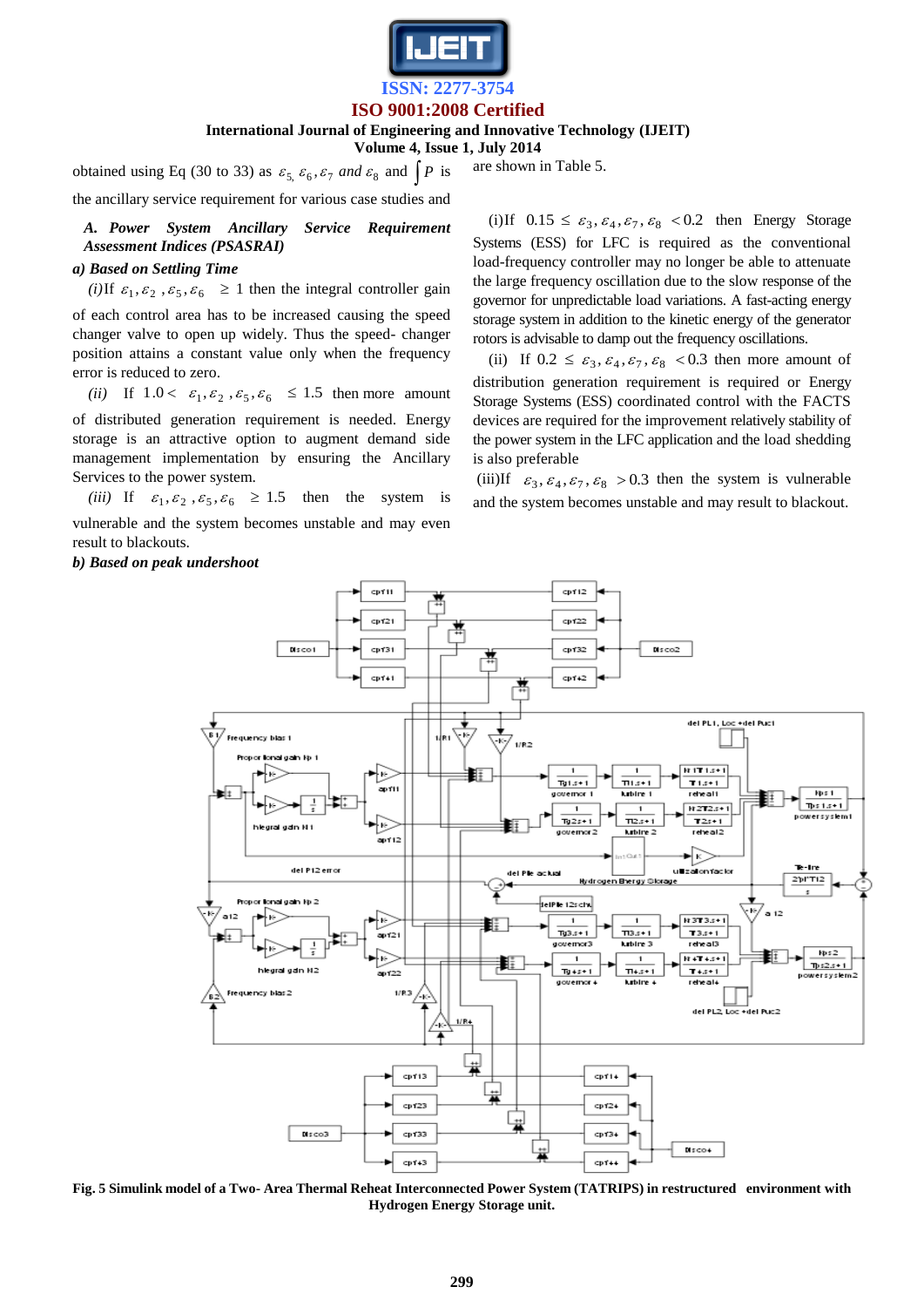

**International Journal of Engineering and Innovative Technology (IJEIT)**



Fig.6 Dynamic responses of the frequency deviations, tie- line power deviations and Control input deviations of TATRIPS in the restructured scenario-1 (poolco based transactions)

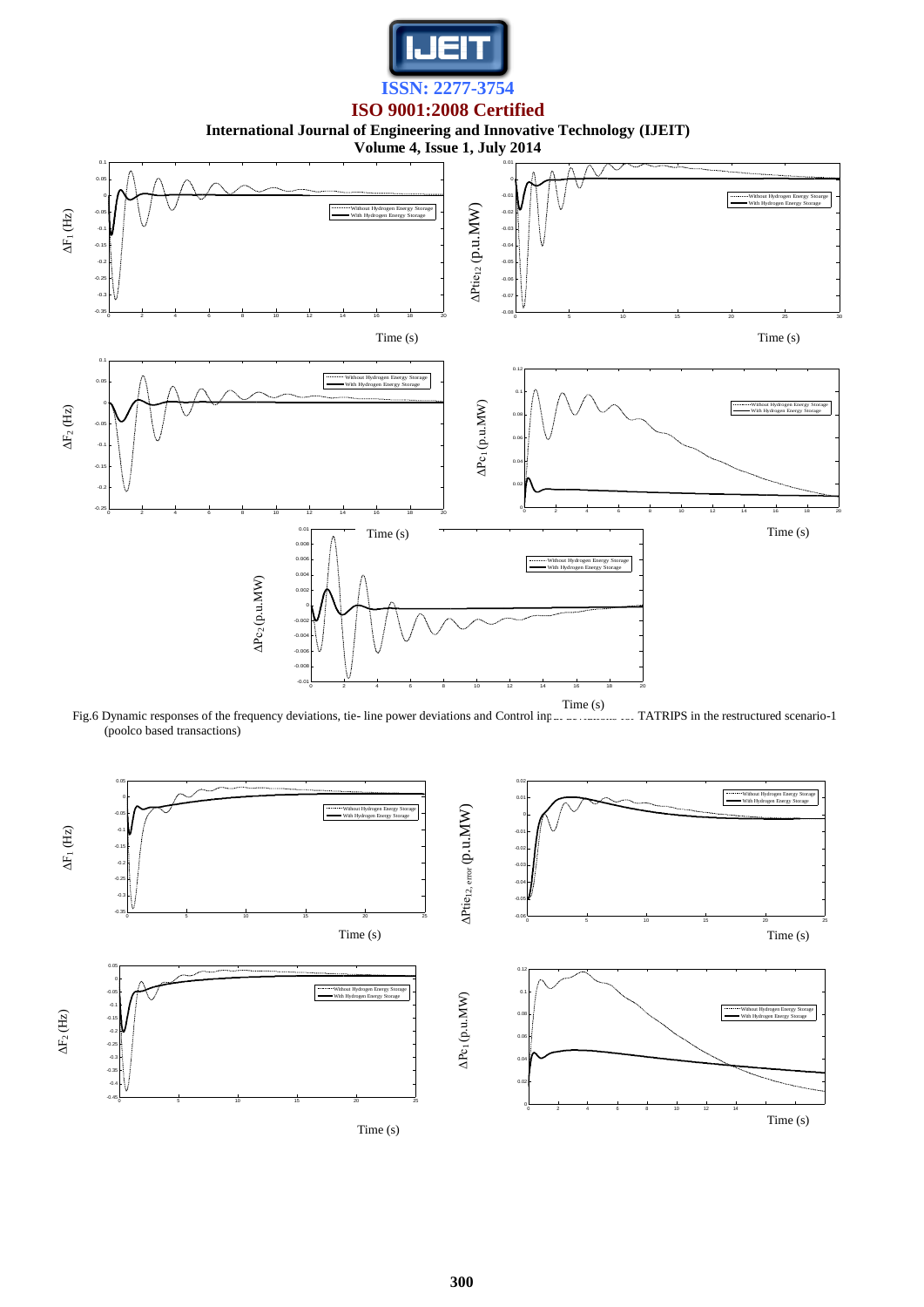

## **International Journal of Engineering and Innovative Technology (IJEIT)**

**Volume 4, Issue 1, July 2014**



Fig.7 Dynamic responses of the frequency deviations, tie- line power deviations, and Control input deviations for TAT  $\rm \{Time \ (s)}$ **restructured scenario-2 (bilateral based transactions)**

|                |                 |                                                                                                  |         |                                 | Feasible Assessment Indices (FAI) based on   | Feasible Assessment Indices (FAI) based on |               |                 |                                           |            |
|----------------|-----------------|--------------------------------------------------------------------------------------------------|---------|---------------------------------|----------------------------------------------|--------------------------------------------|---------------|-----------------|-------------------------------------------|------------|
| <b>TATRIPS</b> |                 |                                                                                                  | control |                                 |                                              | control                                    |               |                 |                                           |            |
|                |                 |                                                                                                  |         | input deviations $(\Delta P_c)$ |                                              |                                            |               |                 | input deviations $(\Delta P_c)$           |            |
|                |                 |                                                                                                  |         |                                 | without HES unit (utilization factor $K=0$ ) |                                            |               |                 | with HES unit (utilization factor $K=1$ ) |            |
|                | $\varepsilon_1$ | $\varepsilon$<br>$\mathcal{E}_3$<br>$\varepsilon_4$<br>$\boldsymbol{P}$<br>without<br><b>HES</b> |         |                                 |                                              |                                            | $\varepsilon$ | $\mathcal{E}_3$ | $\varepsilon_4$                           | <b>HES</b> |
| Case 1         | 0.975           | 0.886                                                                                            | 0.133   | 0.027                           | 1.056                                        | 0.804                                      | 0.711         | 0.091           | 0.007                                     | 0.534      |
| Case 2         | 1.086           | 0.967                                                                                            | 0.212   | 0.031                           | 1.284                                        | 0.807                                      | 0.784         | 0.101           | 0.009                                     | 0.564      |
| Case 3         | 1.326           | 1.025                                                                                            | 0.297   | 0.045                           | 3.262                                        | 0.814                                      | 0.901         | 0.125           | 0.011                                     | 0.591      |
| Case 4         | 1.185           | 1.322                                                                                            | 0.224   | 0.067                           | 0.782                                        | 0.925                                      | 0.929         | 0.129           | 0.015                                     | 0.596      |
| Case 5         | 1.461           | 1.375                                                                                            | 0.302   | 0.085                           | 3.947                                        | 1.032                                      | 1.074         | 0.229           | 0.042                                     | 0.462      |
| Case 6         | 0.926           | 0.875                                                                                            | 0.148   | 0.095                           | 1.261                                        | 0.801                                      | 0.701         | 0.104           | 0.055                                     | 0.486      |
| Case 7         | 1.126           | 0.916                                                                                            | 0.216   | 0.098                           | 1.452                                        | 0.887                                      | 0.896         | 0.142           | 0.071                                     | 0.531      |
| Case 8         | 1.325           | 1.025                                                                                            | 0.326   | 0.101                           | 3.499                                        | 0.912                                      | 0.958         | 0.201           | 0.079                                     | 0.562      |
| Case 9         | 1.234           | 1.327                                                                                            | 0.215   | 0.184                           | 1.031                                        | 0.852                                      | 1.042         | 0.162           | 0.144                                     | 0.608      |
| Case 10        | 1.376           | 1.345                                                                                            | 0.341   | 0.196                           | 3.269                                        | 1.004                                      | 1.104         | 0.271           | 0.158                                     | 0.628      |

**TABLE IV (a) Feasible Assessment Indices (FAI) without and with HES unit (utilization factor K=1) for TATRIPS**

|                |                 |                 |                 |                                 | <b>Feasible Assessment Indices (FAI) based on control</b> |                                 |                 |                 |                                              | <b>Feasible Assessment Indices (FAI) based on control</b> |
|----------------|-----------------|-----------------|-----------------|---------------------------------|-----------------------------------------------------------|---------------------------------|-----------------|-----------------|----------------------------------------------|-----------------------------------------------------------|
| <b>TATRIPS</b> |                 |                 |                 | input deviations $(\Delta P_c)$ |                                                           | input deviations $(\Delta P_c)$ |                 |                 |                                              |                                                           |
|                |                 |                 |                 |                                 | without HES unit (utilization factor $K=0$ )              |                                 |                 |                 | with HES unit (utilization factor $K=0.75$ ) |                                                           |
|                | $\varepsilon_1$ | $\varepsilon_2$ | $\varepsilon_3$ | $\varepsilon_4$                 | P<br>without<br><b>HES</b>                                | $\varepsilon_1$                 | $\varepsilon_2$ | $\mathcal{E}_3$ | $\varepsilon_4$                              | $P_{HES}$                                                 |
| Case 1         | 0.975           | 0.886           | 0.133           | 0.027                           | 1.056                                                     | 0.872                           | 0.801           | 0.102           | 0.011                                        | 0.465                                                     |
| Case 2         | 1.086           | 0.967           | 0.212           | 0.031                           | 1.284                                                     | 0.881                           | 0.814           | 0.123           | 0.012                                        | 0.471                                                     |
| Case 3         | 1.326           | 1.025           | 0.297           | 0.045                           | 3.262                                                     | 0.882                           | 0.921           | 0.134           | 0.015                                        | 0.531                                                     |
| Case 4         | 1.185           | 1.322           | 0.224           | 0.067                           | 0.782                                                     | 0.968                           | 0.982           | 0.141           | 0.019                                        | 0.562                                                     |
| Case 5         | 1.461           | 1.375           | 0.302           | 0.085                           | 3.947                                                     | 1.204                           | 1.109           | 0.254           | 0.045                                        | 0.454                                                     |
| Case 6         | 0.926           | 0.875           | 0.148           | 0.095                           | 1.261                                                     | 0.808                           | 0.781           | 0.121           | 0.055                                        | 0.472                                                     |
| Case 7         | 1.126           | 0.916           | 0.216           | 0.098                           | 1.452                                                     | 0.934                           | 0.884           | 0.159           | 0.074                                        | 0.533                                                     |
| Case 8         | 1.325           | 1.025           | 0.326           | 0.101                           | 3.499                                                     | 0.947                           | 0.942           | 0.213           | 0.082                                        | 0.521                                                     |
| Case 9         | 1.234           | 1.327           | 0.215           | 0.184                           | 1.031                                                     | 0.947                           | 1.051           | 0.182           | 0.152                                        | 0.558                                                     |
| Case 10        | 1.376           | 1.345           | 0.341           | 0.196                           | 3.269                                                     | 1.101                           | 1.124           | 0.283           | 0.159                                        | 0.591                                                     |

**TABLE IV (b) Feasible Assessment Indices (FAI) without and with HES unit (utilization factor K=0.75) for TATRIPS**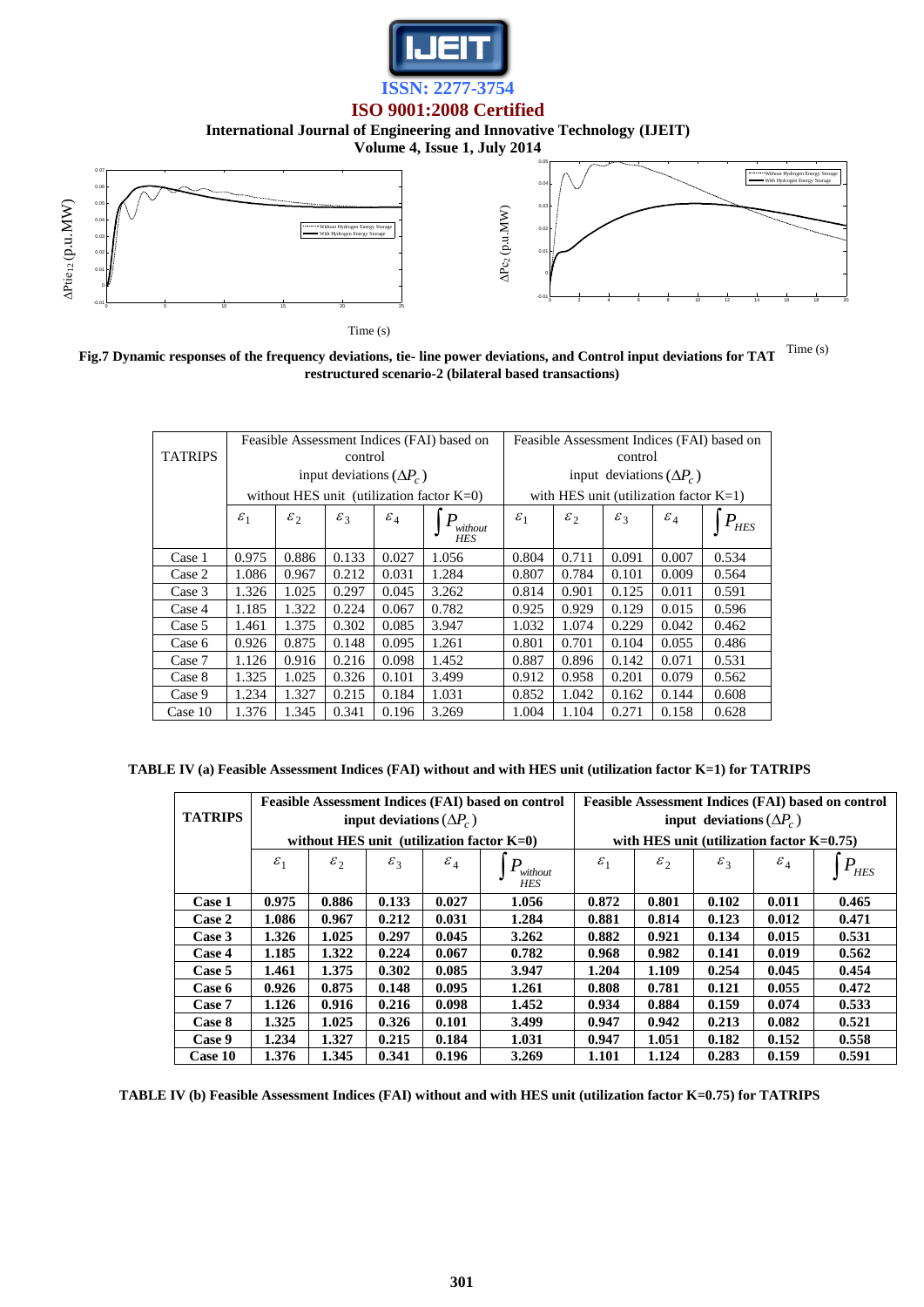

## **International Journal of Engineering and Innovative Technology (IJEIT)**

**Volume 4, Issue 1, July 2014** 

|                |                 |                                              |                                 |                 | Feasible Assessment Indices (FAI) based on control i | Feasible Assessment Indices (FAI) based on control |                                 |                 |                                              |           |
|----------------|-----------------|----------------------------------------------|---------------------------------|-----------------|------------------------------------------------------|----------------------------------------------------|---------------------------------|-----------------|----------------------------------------------|-----------|
| <b>TATRIPS</b> |                 |                                              | input deviations $(\Delta P_c)$ |                 |                                                      |                                                    | input deviations $(\Delta P_c)$ |                 |                                              |           |
|                |                 | without HES unit (utilization factor $K=0$ ) |                                 |                 |                                                      |                                                    |                                 |                 | with HES unit (utilization factor $K=0.25$ ) |           |
|                | $\varepsilon_1$ | $\varepsilon$ <sub>2</sub>                   | $\mathcal{E}_3$                 | $\varepsilon_4$ | P<br>without<br><b>HES</b>                           | $\varepsilon_1$                                    | $\varepsilon$ <sub>2</sub>      | $\mathcal{E}_3$ | $\varepsilon_4$                              | $P_{HES}$ |
| Case 1         | 0.975           | 0.886                                        | 0.133                           | 0.027           | 1.056                                                | 0.859                                              | 0.785                           | 0.111           | 0.015                                        | 0.398     |
| Case 2         | 1.086           | 0.967                                        | 0.212                           | 0.031           | 1.284                                                | 0.901                                              | 0.822                           | 0.149           | 0.017                                        | 0.416     |
| Case 3         | 1.326           | 1.025                                        | 0.297                           | 0.045           | 3.262                                                | 0.952                                              | 0.918                           | 0.188           | 0.026                                        | 0.428     |
| Case 4         | 1.185           | 1.322                                        | 0.224                           | 0.067           | 0.782                                                | 0.962                                              | 0.954                           | 0.151           | 0.041                                        | 0.526     |
| Case 5         | 1.461           | 1.375                                        | 0.302                           | 0.085           | 3.947                                                | 1.294                                              | 1.138                           | 0.264           | 0.062                                        | 0.398     |
| Case 6         | 0.926           | 0.875                                        | 0.148                           | 0.095           | 1.261                                                | 0.811                                              | 0.801                           | 0.133           | 0.069                                        | 0.442     |
| Case 7         | 1.126           | 0.916                                        | 0.216                           | 0.098           | 1.452                                                | 0.945                                              | 0.881                           | 0.178           | 0.084                                        | 0.461     |
| Case 8         | 1.325           | 1.025                                        | 0.326                           | 0.101           | 3.499                                                | 0.958                                              | 0.962                           | 0.258           | 0.089                                        | 0.445     |
| Case 9         | 1.234           | 1.327                                        | 0.215                           | 0.184           | 1.031                                                | 0.938                                              | 1.111                           | 0.187           | 0.173                                        | 0.495     |
| Case 10        | 1.376           | 1.345                                        | 0.341                           | 0.196           | 3.269                                                | 1.201                                              | 1.158                           | 0.292           | 0.181                                        | 0.498     |

## **TABLE IV(c) Feasible Assessment Indices (FAI) without and with HES unit (utilization factor K=0.5) for TATRIPS**

|                |                 |                                              |                                 |                 | Feasible Assessment Indices (FAI) based on control | Feasible Assessment Indices (FAI) based on control |                 |                 |                                             |                              |
|----------------|-----------------|----------------------------------------------|---------------------------------|-----------------|----------------------------------------------------|----------------------------------------------------|-----------------|-----------------|---------------------------------------------|------------------------------|
| <b>TATRIPS</b> |                 |                                              | input deviations $(\Delta P_c)$ |                 |                                                    | input deviations $(\Delta P_c)$                    |                 |                 |                                             |                              |
|                |                 | without HES unit (utilization factor $K=0$ ) |                                 |                 |                                                    |                                                    |                 |                 | with HES unit (utilization factor $K=0.5$ ) |                              |
|                | $\varepsilon_1$ | $\varepsilon_2$                              | $\varepsilon_3$                 | $\varepsilon_4$ | without<br><b>HES</b>                              | $\varepsilon_1$                                    | $\varepsilon_2$ | $\mathcal{E}_3$ | $\varepsilon_4$                             | $P_{\scriptscriptstyle HES}$ |
| Case 1         | 0.975           | 0.886                                        | 0.133                           | 0.027           | 1.056                                              | 0.871                                              | 0.782           | 0.101           | 0.011                                       | 0.436                        |
| Case 2         | 1.086           | 0.967                                        | 0.212                           | 0.031           | 1.284                                              | 0.888                                              | 0.811           | 0.129           | 0.020                                       | 0.451                        |
| Case 3         | 1.326           | 1.025                                        | 0.297                           | 0.045           | 3.262                                              | 0.901                                              | 0.921           | 0.141           | 0.021                                       | 0.523                        |
| Case 4         | 1.185           | 1.322                                        | 0.224                           | 0.067           | 0.782                                              | 0.958                                              | 0.953           | 0.151           | 0.023                                       | 0.542                        |
| Case 5         | 1.461           | 1.375                                        | 0.302                           | 0.085           | 3.947                                              | 1.181                                              | 1.102           | 0.262           | 0.055                                       | 0.445                        |
| Case 6         | 0.926           | 0.875                                        | 0.148                           | 0.095           | 1.261                                              | 0.801                                              | 0.778           | 0.125           | 0.064                                       | 0.464                        |
| Case 7         | 1.126           | 0.916                                        | 0.216                           | 0.098           | 1.452                                              | 0.932                                              | 0.881           | 0.169           | 0.079                                       | 0.491                        |
| Case 8         | 1.325           | 1.025                                        | 0.326                           | 0.101           | 3.499                                              | 0.942                                              | 0.962           | 0.232           | 0.082                                       | 0.471                        |
| Case 9         | 1.234           | 1.327                                        | 0.215                           | 0.184           | 1.031                                              | 0.931                                              | 1.112           | 0.181           | 0.161                                       | 0.538                        |
| Case $10$      | 1.376           | 1.345                                        | 0.341                           | 0.196           | 3.269                                              | 1.101                                              | 1.131           | 0.291           | 0.165                                       | 0.549                        |

|  | TABLE IV (d) Feasible Assessment Indices (FAI) without and with HES unit (utilization factor K=0.25) for TATRIPS |  |  |  |
|--|------------------------------------------------------------------------------------------------------------------|--|--|--|
|--|------------------------------------------------------------------------------------------------------------------|--|--|--|

|                |                 | Comprehensive Assessment Indices (CAI) |                 |                                         | based on                                     |                                           |                 |                 |                 | Comprehensive Assessment Indices (CAI) based on |
|----------------|-----------------|----------------------------------------|-----------------|-----------------------------------------|----------------------------------------------|-------------------------------------------|-----------------|-----------------|-----------------|-------------------------------------------------|
| <b>TATRIPS</b> |                 |                                        |                 | control input deviations $(\Delta P_c)$ |                                              | control input deviations $(\Delta P_c)$   |                 |                 |                 |                                                 |
|                |                 |                                        |                 |                                         | without HES unit (utilization factor $K=0$ ) | with HES unit (utilization factor $K=1$ ) |                 |                 |                 |                                                 |
|                | $\varepsilon_5$ | $\varepsilon_6$                        | $\varepsilon_7$ | $\varepsilon_8$                         | without<br><b>HES</b>                        | $\varepsilon_5$                           | $\varepsilon_6$ | $\varepsilon_7$ | $\varepsilon_8$ | $P$ <sub>HES</sub>                              |
| Case 11        | 1.134           | 1.517                                  | 0.346           | 0.298                                   | 1.103                                        | 1.001                                     | 1.238           | 0.301           | 0.236           | 0.499                                           |
| Case 12        | 1.524           | 1.524                                  | 0.383           | 0.341                                   | 3.194                                        | 1.083                                     | 1.344           | 0.311           | 0.301           | 0.595                                           |
| Case 13        | 1.345           | 1.623                                  | 0.432           | 0.496                                   | 1.894                                        | 1.002                                     | 1.419           | 0.372           | 0.419           | 0.573                                           |
| Case 14        | 1.627           | 1.735                                  | 0.457           | 0.512                                   | 3.271                                        | 1.428                                     | 1.552           | 0.388           | 0.478           | 0.589                                           |

|  |  |  | TABLE V (a) Comprehensive Assessment Indices (CAI) without and with HES unit (utilization factor K=1) for TATRIPS |
|--|--|--|-------------------------------------------------------------------------------------------------------------------|
|--|--|--|-------------------------------------------------------------------------------------------------------------------|

|                |                                              | Comprehensive Assessment Indices (CAI) |                 |                                         | based on              |                                              | Comprehensive Assessment Indices (CAI) based on |                 |                 |           |
|----------------|----------------------------------------------|----------------------------------------|-----------------|-----------------------------------------|-----------------------|----------------------------------------------|-------------------------------------------------|-----------------|-----------------|-----------|
| <b>TATRIPS</b> |                                              |                                        |                 | control input deviations $(\Delta P_c)$ |                       | control input deviations $(\Delta P_c)$      |                                                 |                 |                 |           |
|                | without HES unit (utilization factor $K=0$ ) |                                        |                 |                                         |                       | with HES unit (utilization factor $K=0.75$ ) |                                                 |                 |                 |           |
|                | $\varepsilon_5$                              | $\varepsilon_6$                        | $\varepsilon_7$ | $\varepsilon_8$                         | without<br><b>HES</b> | $\varepsilon_5$                              | $\varepsilon_6$                                 | $\varepsilon_7$ | $\varepsilon_8$ | $r_{HES}$ |
| Case 11        | 1.134                                        | 1.517                                  | 0.346           | 0.298                                   | 1.103                 | 1.024                                        | 1.333                                           | 0.306           | 0.244           | 0.448     |
| Case 12        | 1.524                                        | 1.524                                  | 0.383           | 0.341                                   | 3.194                 | 1.101                                        | 1.411                                           | 0.321           | 0.306           | 0.529     |
| Case $13$      | 1.345                                        | 1.623                                  | 0.432           | 0.496                                   | 1.894                 | 1.012                                        | 1.500                                           | 0.379           | 0.411           | 0.542     |
| Case 14        | 1.627                                        | 1.735                                  | 0.457           | 0.512                                   | 3.271                 | 1.438                                        | 1.602                                           | 0.400           | 0.485           | 0.548     |

**TABLE V (b) Comprehensive Assessment Indices (CAI) without and with HES unit (utilization factor =0.75) for TATRIPS**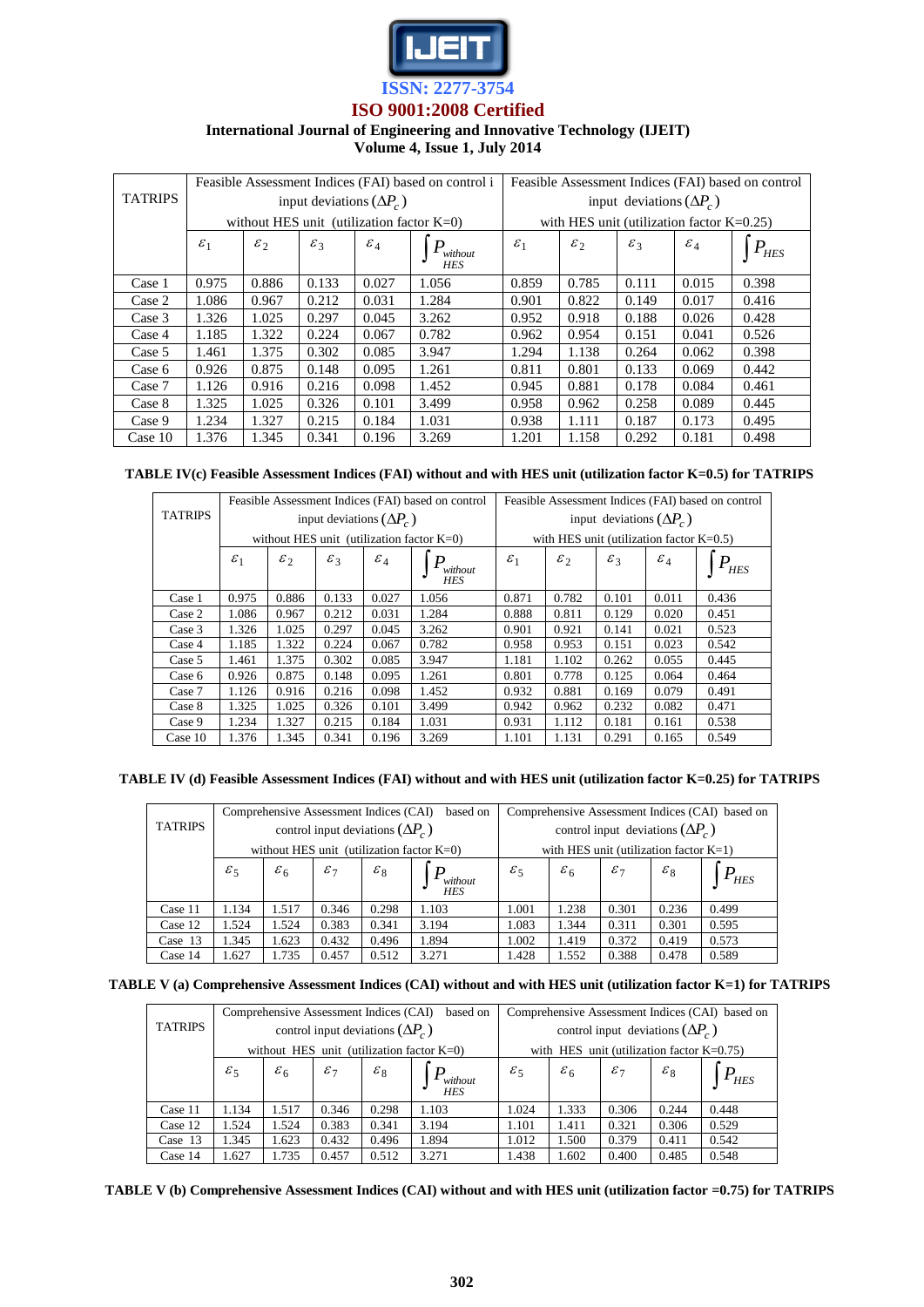

## **International Journal of Engineering and Innovative Technology (IJEIT)**

**Volume 4, Issue 1, July 2014** 

## **TABLE V(c) Comprehensive Assessment Indices (CAI) without and with HES unit (utilization factor K=0.5) for TATRIPS**

|                |                                              | Comprehensive Assessment Indices (CAI) |                                         |                 | based on      | Comprehensive Assessment Indices (CAI) based on |                                         |                 |                 |                |
|----------------|----------------------------------------------|----------------------------------------|-----------------------------------------|-----------------|---------------|-------------------------------------------------|-----------------------------------------|-----------------|-----------------|----------------|
| <b>TATRIPS</b> |                                              |                                        | control input deviations $(\Delta P_c)$ |                 |               |                                                 | control input deviations $(\Delta P_c)$ |                 |                 |                |
|                | without HES unit (utilization factor $K=0$ ) |                                        |                                         |                 |               | with HES unit (utilization factor $K=0.5$ )     |                                         |                 |                 |                |
|                | $\varepsilon_5$                              | $\varepsilon_6$                        | $\varepsilon_7$                         | $\varepsilon_8$ | $P_{without}$ | $\varepsilon_5$                                 | $\varepsilon_6$                         | $\varepsilon_7$ | $\varepsilon_8$ | P<br>$r_{HES}$ |
| Case 11        | 1.134                                        | 1.517                                  | 0.346                                   | 0.298           | 1.103         | 1.049                                           | 1.313                                   | 0.314           | 0.251           | 0.386          |
| Case 12        | 1.524                                        | 1.524                                  | 0.383                                   | 0.341           | 3.194         | 1.191                                           | 1.422                                   | 0.322           | 0.311           | 0.449          |
| Case 13        | 1.345                                        | 1.623                                  | 0.432                                   | 0.496           | 1.894         | 1.081                                           | 1.541                                   | 0.400           | 0.423           | 0.328          |
| Case 14        | 1.627                                        | 1.735                                  | 0.457                                   | 0.512           | 3.271         | 1.479                                           | 1.612                                   | 0.405           | 0.493           | 0.469          |

#### **TABLE V (d) Comprehensive Assessment Indices (CAI) without and with HES unit (utilization factor K=0.25) for TATRIPS**

| <b>TATRIPS</b> |                 | Comprehensive Assessment Indices (CAI) |              |                                         | based on                                     |                                              | Comprehensive Assessment Indices (CAI) based on |                 |                 |           |
|----------------|-----------------|----------------------------------------|--------------|-----------------------------------------|----------------------------------------------|----------------------------------------------|-------------------------------------------------|-----------------|-----------------|-----------|
|                |                 |                                        |              | control input deviations $(\Delta P_c)$ |                                              | control input deviations $(\Delta P_c)$      |                                                 |                 |                 |           |
|                |                 |                                        |              |                                         | without HES unit (utilization factor $K=0$ ) | with HES unit (utilization factor $K=0.25$ ) |                                                 |                 |                 |           |
|                | $\varepsilon_5$ | $\varepsilon_6$                        | ${\cal E}$ 7 | $\varepsilon_8$                         | without<br><b>HES</b>                        | $\varepsilon_5$                              | $\varepsilon_6$                                 | $\varepsilon_7$ | $\varepsilon_8$ | $P_{HES}$ |
| Case 11        | 1.134           | 1.517                                  | 0.346        | 0.298                                   | 1.103                                        | 1.067                                        | 1.209                                           | 0.322           | 0.261           | 0.349     |
| Case 12        | 1.524           | 1.524                                  | 0.383        | 0.341                                   | 3.194                                        | 1.141                                        | 1.285                                           | 0.329           | 0.308           | 0.421     |
| Case 13        | 1.345           | 1.623                                  | 0.432        | 0.496                                   | 1.894                                        | 1.149                                        | 1.452                                           | 0.401           | 0.432           | 0.439     |
| Case 14        | 1.627           | 1.735                                  | 0.457        | 0.512                                   | 3.271                                        | 1.342                                        | 1.531                                           | 0.416           | 0.498           | 0.446     |

## **VII. CONCLUSION**

This paper proposes the design of various Power System Ancillary Service Requirement Assessment Indices (PSASRAI) which highlights the necessary requirements to be adopted in minimizing the frequency deviations, tie-line power deviation in a two-area Thermal reheat interconnected restructured power system in a faster manner to ensure the reliable operation of the power system. The PI controllers are designed using BFO algorithm and implemented in a TATRIPS without and with HES unit. This BFO Algorithm was employed to achieve the optimal parameters of gain values of the various combined control strategies as BFO algorithm is easy to implement without additional computational complexity, with quite promising results and ability to jump out the local optima. Moreover, Power flow control by HES unit is also found to be efficient and effective for improving the dynamic performance of load frequency control of the interconnected power system than that of the system without HES unit. From the simulated results it is observed that the restoration indices calculated for the TATRIPS with HES unit indicates that more sophisticated control for a better restoration of the power system output responses and to ensure improved Power System Ancillary Service Requirement Assessment Indices (PSASRAI) in order to provide good margin of stability than that of the TATRIPS without HES unit.

## **ACKNOWLEDGMENT**

The authors wish to thank the authorities of Annamalai University, Annamalainagar, Tamilnadu, India for the facilities provided to prepare this paper.

## **REFERENCES**

- [1] Mukta, Balwinder Singh Surjan, "Load Frequency Control of Interconnected Power System in Deregulated Environment: A Literature Review", International Journal of Engineering and Advanced Technology (IJEAT) ISSN: 2249 – 8958, Vol. 2, Issue-3, pp. 435-441, 2013.
- [2] Sinha S.K., Prasad R., Patel R.N., "Automatic Generation Control of restructured Power System with combined intelligent techniques", International Journal of Bio-Inspired Computation, Vol. 2, No.2, pp. 124-131, 2013.
- [3] F.Liu, Y.H.Song, J.Ma, S.Mei, Q.Lu, "Optimal load-Frequency control in restructured power systems", IEE proceeding on Generation Transmission and Distribution, Vol. 150, No.1, pp. 87-95, 2003.
- [4] S. Farook, P. Sangameswara Raju "AGC controllers to optimize LFC regulation in deregulated power system", International Journal of Advances in Engineering &Technology Vol. 1, Issue-5, pp. 278-289, 2011.
- [5] Bevrani H, Mitani Y, Tsuji K., "Robust decentralized AGC in a restructured power system", Energy Conversion and Management, Vol. 45, pp.2297-2312, 2004
- [6] V.Donde, M.A.Pai, I.A.Hiskens, Simulation and Optimization in an AGC System after Deregulation, IEEE Transactions of Power System, Vol. 16, No.3, pp.481-489, 2001.
- [7] I.A.Chidambaram and B.Paramasivam, "Optimized Load-Frequency Simulation in Restructured Power System with Redox Flow Batteries and Interline Power Flow Controller", International Journal of Electrical Power and Energy Systems, Vol.50, pp 9-24, Feb 2013.
- [8] Y.L. Karnavas, K.S. Dedousis, "Overall performance evaluation of evolutionary designed conventional AGC controllers for interconnected electric power system studies in deregulated market environment", International Journal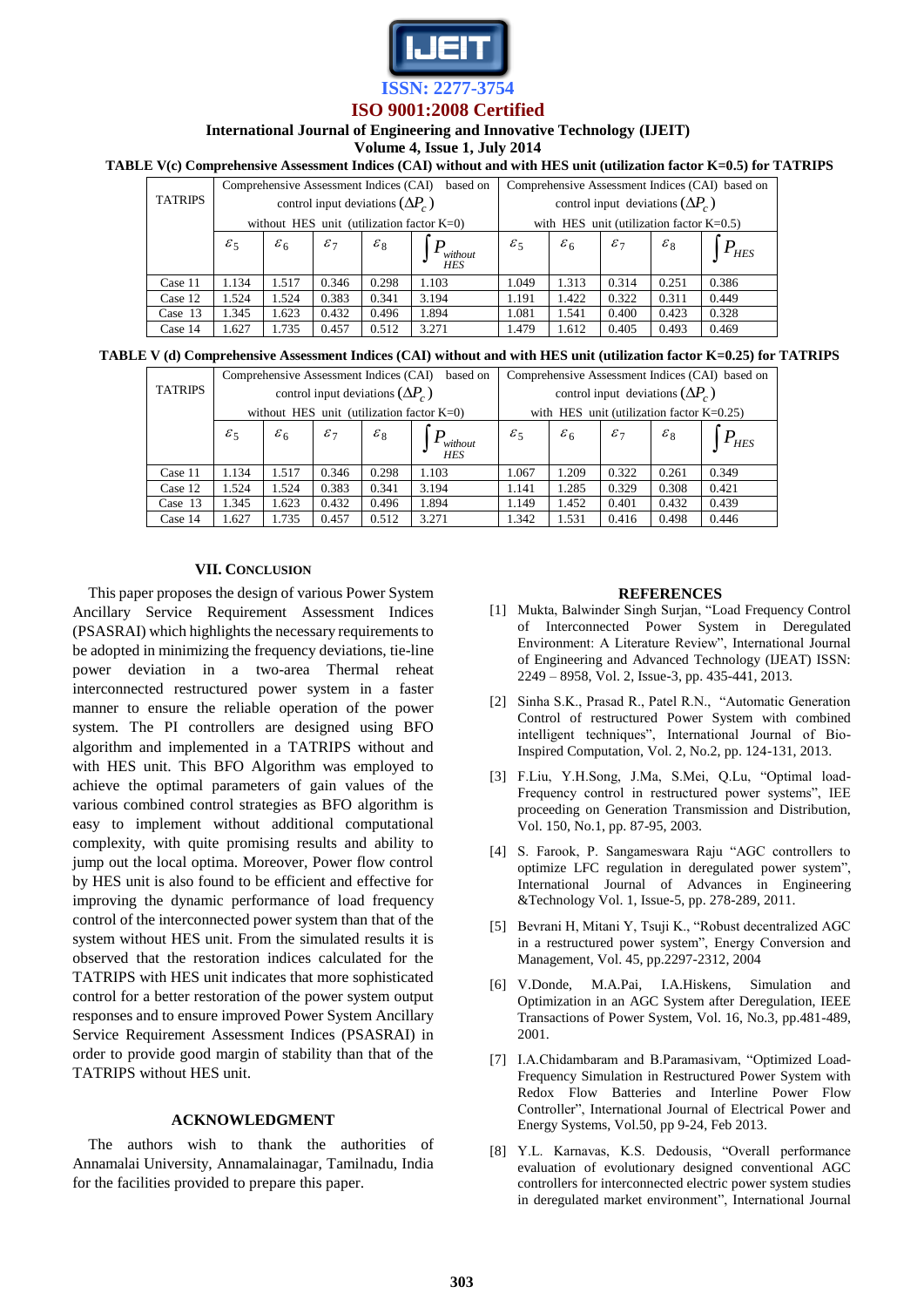

**International Journal of Engineering and Innovative Technology (IJEIT)** 

**Volume 4, Issue 1, July 2014** 

of Engineering, Science and Technology,Vol.2, No.3, pp 150-166, Feb 2010.

- [9] Tan Wen, Zhang. H, Yu.M, "Decentralized load frequency control in deregulated environments", Electrical Power and Energy Systems Vol.41, pp.16-26, 2012.
- [10] J.O.P.Rahi, Harish Kumar Thakur, Abhash Kumar Singh, Shashi Kant Gupta, "Ancillary Services in Restructured Environment of Power System", International Journal of Innovative Technology and Research (IJITR) ISSN: 2320–5547, Vol. 1, Issue No. 3, pp.218-225, 2013.
- [11] Elyas Rakhshani,, Javad Sadesh "Practical viewpointsd on load frequency control problem in a deregulated power system", Energy Conversion and Management, Vol. 51, No. 5, pp.1148 -1156, 2010.
- [12] D. Saxena, S.N. Singh, K.S. Verma, "Application of computational intelligence in emerging power systems", International Journal of Engineering, Science and Technology,Vol.2, No.3, pp 1-7, 2010.
- [13] K.M.Passino, "Biomimicry of bacterial foraging for distributed optimization and control", IEEE Control Syst Magazine, Vol.22, No.3, pp. 52-67, 2002.
- [14] Janardan Nanda, Mishra.S., Lalit Chandra Saikia, "Maiden Application of Bacterial Foraging-Based optimization technique in multi-area Automatic Generation Control", IEEE Transaction on Power System, Vol.24, No.2, pp. 602-609, 2009.
- [15] Dimitris Ipsakis, Spyros Voutetakis, Panos Seferlisa, Fotis Stergiopoulos and Costas Elmasides, "Power management strategies for a stand-alone power system using renewable energy sources and hydrogen storage", International Journal of Hydrogen Energy Vol.34, pp 7081-7095, 2009.
- [16] Ke´louwani S, Agbossou K, Chahine R, "Model for energy conversion in renewable energy system with hydrogen storage", Journal of Power Sources Vol.140, pp.392–399, 2005.
- [17] Peter Kadar, "Application of Optimization Techniques in the Power System Control", ACTA Polytechnica Hungarica, Vol.10, No.5, pp.221-236, 2013. .
- [18] Vijay Rohilla, K.P. Singh Parmar, Sanju Saini, "Optimization of AGC Parameters in the Restructured Power System Environment Using GA", International Journal of Engineering Sciences & Emerging Technologies, Vol. 3, Issue . 2, pp.30-40, 2012
- [19] I.A. Chidambaram, S. Velusami, "Design of decentralized biased controllers for load-frequency control of interconnected power systems", Electric Power Components and Systems, Vol.33, No.12, pp.1313-1331, 2005.
- [20] K.Sabani, A. Sharifi, M. Aliyari sh, M.Teshnehlab, M. Aliasghary, "Load Frequency Control in Interconnected Power system using multi-objective PID controller", Journal of Applied Sciences Vol. 8, No.20, pp.3676-3682, 2008.

## **AUTHOR BIOGRAPHY**



ND. Sridhar received Bachelor of Engineering in Electrical and Electronics Engineering (1996), Master of Engineering in Power System Engineering (2002) from Annamalai University, Annamalainagar, India. In 1997 he joined as lecturer in the in the Department of Electrical Engineering, Annamalai University and from 2010 he is

working as Associate Professor in the Department of Electrical Engineering, Annamalai University, Annamalainagar, India. He is currently pursuing Ph.D degree in Electrical Engineering at Annamalai University, Annamalainagar. His research interests are in Power System<br>Stability, Optimization Techniques, Distributed Generation, Stability, Optimization Techniques, Distributed Generation, **sridarnd1@gmail.com** 



I.A.Chidambaram received Bachelor of Engineering in Electrical and Electronics Engineering (1987), Master of Engineering in Power System Engineering (1992) and Ph.D in Electrical Engineering (2007) from Annamalai University, Annamalainagar. During 1988 - 1993 he

was working as Lecturer in the Department of Electrical Engineering, Annamalai University and from 2007 he is working as Professor in the Department of Electrical Engineering, Annamalai University, Annamalainagar. He is a member of ISTE and ISCA. His research interests are in Power System stability and control, Restructured power system, Electrical Measurements and Control system. **[driacdm@yahoo.com](mailto:driacdm@yahoo.com)**

## **APPENDIX**

A.1 Data for Thermal Reheat Power System [7]

Rating of each area  $= 2000$  MW, Base power  $= 2000$ MVA,  $f^{\circ} = 60$  Hz,  $R_1 = R_2 = R_3 = R_4 = 2.4$  Hz / p.u.MW,  $T_{g1} = T_{g2} = T_{g3} = T_{g4} = 0.08$  s,  $T_{r1} = T_{r2} = T_{r1} = T_{r2} = 10$  s,  $T_{t1} = T_{t2} = T_{t3} = T_{t4} = 0.3$  s,  $K_{p1} = K_{p2} = 120$ Hz/p.u.MW,  $T_{p1} = T_{p2} = 20$  s,  $\beta_1 = \beta_2 = 0.425$  p.u.MW / Hz,  $K_{r1} = K_{r2}$  $K_{r3} = K_{r4} = 0.5$ ,  $2\pi T_{12} = 0.545$  p.u.MW / Hz,  $a_{12} = -1$ .

A.2 Data for the HES unit [16]

 $K_{AE} = 0.002$ ,  $T_{AE} = 0.5$ ,  $K_{FC} = 0.01$ , TFC = 4 **TABLE I. Optimized Controller parameters of the TATRIPS** 

|                |          | Controller gain of |          | Controller gain of |
|----------------|----------|--------------------|----------|--------------------|
| <b>TATRIPS</b> | AREA 1   |                    |          | AREA 2             |
|                |          |                    |          |                    |
|                | $K_{p1}$ | $K_{i1}$           | $K_{p2}$ | $K_{i2}$           |
| Case 1         | 0.341    | 0.459              | 0.191    | 0.081              |
| Case 2         | 0.384    | 0.368              | 0.212    | 0.096              |
| Case 3         | 0.428    | 0.396              | 0.236    | 0.127              |
| Case 4         | 0.396    | 0.421              | 0.242    | 0.134              |
| Case 5         | 0.412    | 0.436              | 0.253    | 0.139              |
| Case 6         | 0.316    | 0.513              | 0.121    | 0.196              |
| Case 7         | 0.336    | 0.527              | 0.139    | 0.184              |
| Case 8         | 0.341    | 0.564              | 0.218    | 0.171              |
| Case 9         | 0.357    | 0.568              | 0.247    | 0.195              |
| Case 10        | 0.364    | 0.571              | 0.274    | 0.187              |
| Case 11        | 0.384    | 0.576              | 0.277    | 0.175              |
| Case 12        | 0.401    | 0.584              | 0.279    | 0.205              |
| Case 13        | 0.419    | 0.587              | 0.286    | 0.237              |
| Case 14        | 0.462    | 0.591              | 0.296    | 0.244              |